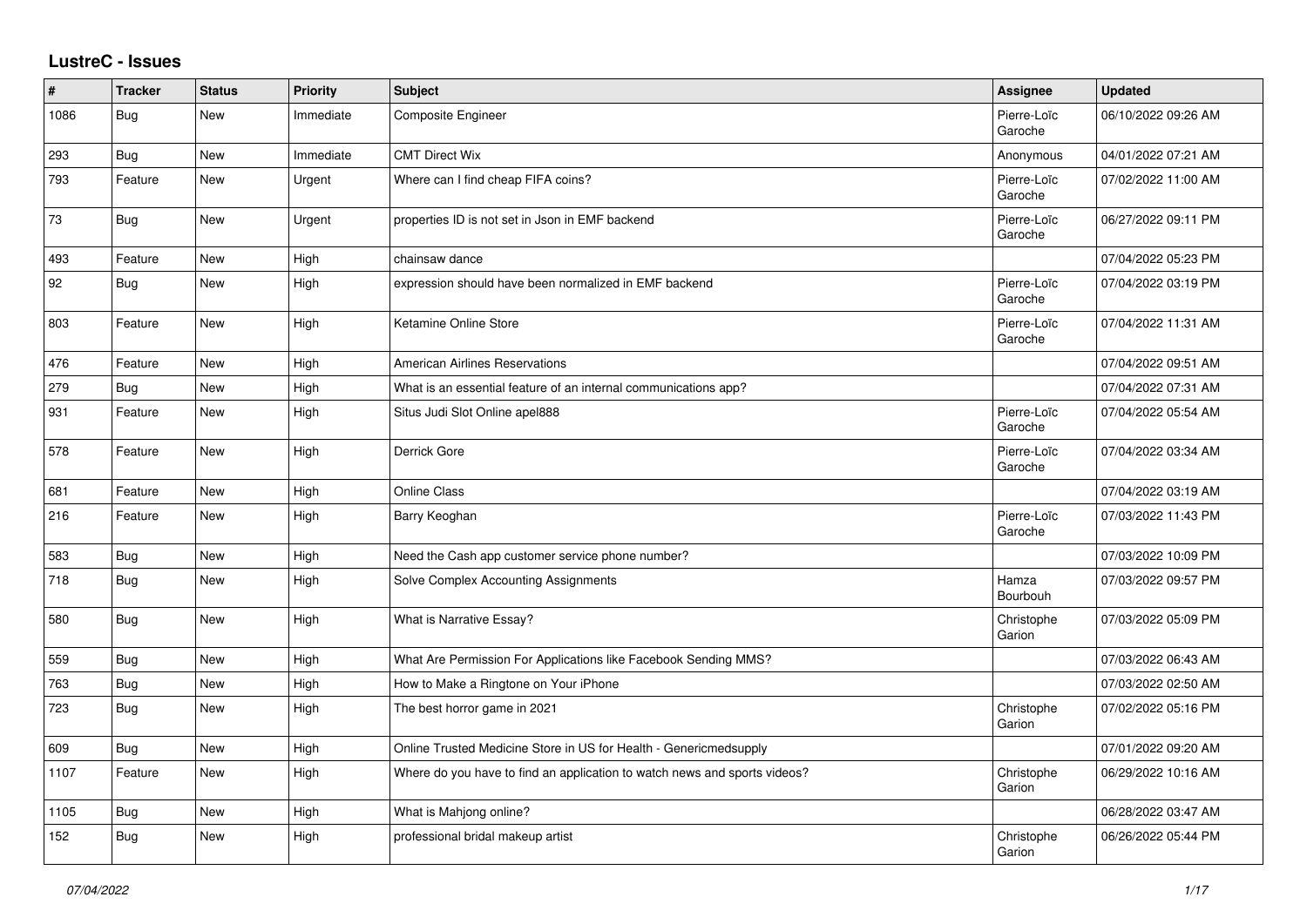| $\vert$ # | <b>Tracker</b> | <b>Status</b> | <b>Priority</b> | Subject                                                           | <b>Assignee</b>        | <b>Updated</b>      |
|-----------|----------------|---------------|-----------------|-------------------------------------------------------------------|------------------------|---------------------|
| 1095      | Feature        | New           | High            | Want to Know the Best CV Makers in Dubai?                         |                        | 06/20/2022 06:29 AM |
| 1066      | Feature        | <b>New</b>    | High            | Using the default Routerlogin.net web address for setup           |                        | 05/31/2022 12:16 PM |
| 1005      | Bug            | New           | High            | Nursing Assignment Help in UK                                     |                        | 05/13/2022 05:33 PM |
| 713       | Bug            | New           | High            | Why Cupcake 2048 is a addictive game?                             | Pierre-Loïc<br>Garoche | 04/01/2022 09:34 AM |
| 273       | Bug            | <b>New</b>    | High            | assignment help online                                            |                        | 04/01/2022 08:17 AM |
| 96        | Bug            | Resolved      | High            | Lustrec installation failed                                       | Pierre-Loïc<br>Garoche | 04/01/2022 08:11 AM |
| 181       | Bug            | New           | Normal          | <b>Healthcare Custom Writing Services</b>                         |                        | 07/04/2022 11:10 PM |
| 510       | Feature        | <b>New</b>    | Normal          | Fashion                                                           | Anonymous              | 07/04/2022 11:05 PM |
| 536       | Bug            | New           | Normal          | How to check the balance on the cash app card                     | Hamza<br>Bourbouh      | 07/04/2022 10:58 PM |
| 505       | Bug            | New           | Normal          | www.trendmicro.com/activate                                       |                        | 07/04/2022 10:45 PM |
| 157       | Bug            | New           | Normal          | Forget cash app pin                                               |                        | 07/04/2022 10:42 PM |
| 499       | Feature        | <b>New</b>    | Normal          | Discover The Premium Features Of Spotify Mod Apk                  |                        | 07/04/2022 10:36 PM |
| 331       | Bug            | New           | Normal          | Water Extraction Services in Norfolk VA                           |                        | 07/04/2022 10:34 PM |
| 218       | Bug            | <b>New</b>    | Normal          | Popular Educational trends                                        |                        | 07/04/2022 10:31 PM |
| 622       | Bug            | New           | Normal          | CheapestMedsShop   100% Safe Medicines Online in UK & AUS.        |                        | 07/04/2022 10:26 PM |
| 219       | <b>Bug</b>     | New           | Normal          | Free Ringtones for Cell Phones.                                   |                        | 07/04/2022 10:18 PM |
| 501       | Bug            | New           | Normal          | How Do I Annihilate Cash App Transfer Failed Problems Effectively | Pierre-Loïc<br>Garoche | 07/04/2022 10:14 PM |
| 954       | <b>Bug</b>     | New           | Normal          | AZ Screen Recorder Mod                                            |                        | 07/04/2022 10:08 PM |
| 169       | <b>Bug</b>     | <b>New</b>    | Normal          | CV Maker - UAE CV Writing Agency                                  |                        | 07/04/2022 10:06 PM |
| 146       | Bug            | New           | Normal          | bayabais                                                          |                        | 07/04/2022 10:04 PM |
| 503       | Bug            | <b>New</b>    | Normal          | Youtube Premium Apk free download for Android                     |                        | 07/04/2022 09:57 PM |
| 638       | Bug            | New           | Normal          | Run 3 game                                                        |                        | 07/04/2022 09:49 PM |
| 180       | Feature        | New           | Normal          | homoeobazaar                                                      |                        | 07/04/2022 09:49 PM |
| 244       | Bug            | New           | Normal          | Quels sont les avantages des stations de radio en ligne.          |                        | 07/04/2022 09:47 PM |
| 766       | <b>Bug</b>     | <b>New</b>    | Normal          | Pobreflix Mod APK Review                                          |                        | 07/04/2022 09:29 PM |
| 922       | Bug            | New           | Normal          | Why Is The Need For Assignment Writing Services?                  |                        | 07/04/2022 09:28 PM |
| 469       | <b>Bug</b>     | New           | Normal          | Germs Removal Westchester MA                                      |                        | 07/04/2022 09:24 PM |
| 658       | <b>Bug</b>     | New           | Normal          | Watermelon Nutrition Facts And Health Benefits                    |                        | 07/04/2022 09:16 PM |
| 188       | Bug            | New           | Normal          | Why are university students buying assignments online?            | Pierre-Loïc<br>Garoche | 07/04/2022 09:16 PM |
| 798       | Bug            | New           | Normal          | Who Is an ETL Engineer                                            |                        | 07/04/2022 09:00 PM |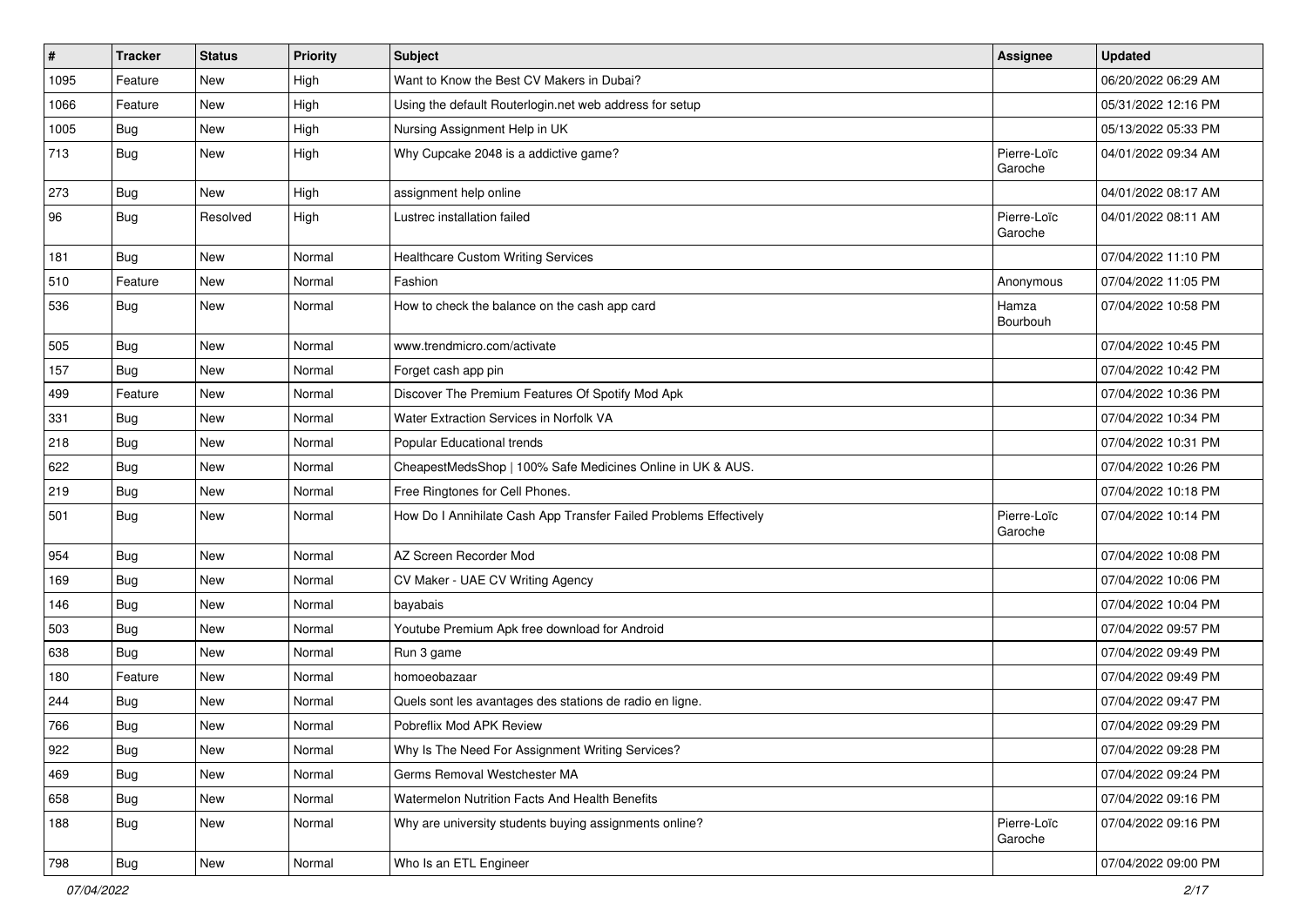| $\vert$ # | <b>Tracker</b> | <b>Status</b> | <b>Priority</b> | <b>Subject</b>                                                                   | <b>Assignee</b>        | <b>Updated</b>      |
|-----------|----------------|---------------|-----------------|----------------------------------------------------------------------------------|------------------------|---------------------|
| 336       | Bug            | New           | Normal          | Tile & Grout Cleaning Services in Norfolk VA                                     |                        | 07/04/2022 08:59 PM |
| 488       | Bug            | <b>New</b>    | Normal          | Quick solution to solve cash app dispute by the technical team                   |                        | 07/04/2022 08:55 PM |
| 461       | Bug            | New           | Normal          | Germs Removal Medford MA                                                         |                        | 07/04/2022 08:49 PM |
| 714       | Bug            | New           | Normal          | Cuevana 3 Premium - Enjoy Your Favorite Movies and TV Shows on Your Smart TV     |                        | 07/04/2022 08:46 PM |
| 532       | Bug            | New           | Normal          | My Assignment Help                                                               |                        | 07/04/2022 08:38 PM |
| 636       | Bug            | New           | Normal          | What is the most popular furniture color?                                        |                        | 07/04/2022 08:31 PM |
| 312       | Bug            | New           | Normal          | Stain Protection Services in Virginia Beach VA                                   |                        | 07/04/2022 08:28 PM |
| 562       | Bug            | New           | Normal          | Learn Basic Mahjong Rules                                                        |                        | 07/04/2022 08:22 PM |
| 812       | Feature        | New           | Normal          | canon.com/ijsetup                                                                |                        | 07/04/2022 08:21 PM |
| 494       | Bug            | New           | Normal          | <b>Buy Discussion Post</b>                                                       |                        | 07/04/2022 08:09 PM |
| 712       | <b>Bug</b>     | New           | Normal          | <b>Tips and Tricks</b>                                                           |                        | 07/04/2022 07:57 PM |
| 940       | Bug            | New           | Normal          | What is Plex and Is Plex Legal?                                                  |                        | 07/04/2022 07:54 PM |
| 563       | Bug            | New           | Normal          | Understanding the Difference Between Free and Paid Mod Apks                      |                        | 07/04/2022 07:50 PM |
| 251       | Bug            | New           | Normal          | All About Cash App Transfer Fail Problems                                        | Pierre-Loïc<br>Garoche | 07/04/2022 07:45 PM |
| 275       | Bug            | New           | Normal          | Activate Cash App Card With Or Without QR - Step By Step Guide                   | Pierre-Loïc<br>Garoche | 07/04/2022 07:44 PM |
| 809       | Bug            | New           | Normal          | Smash Karts - immerse yourself in the exciting race                              |                        | 07/04/2022 07:42 PM |
| 810       | Feature        | New           | Normal          | how to remove viruses from a phone                                               |                        | 07/04/2022 07:35 PM |
| 601       | Bug            | New           | Normal          | Best Essay Writing Service UK                                                    | Pierre-Loïc<br>Garoche | 07/04/2022 07:26 PM |
| 1077      | Bug            | New           | Normal          | Les excellentes façons d'utiliser ces images                                     |                        | 07/04/2022 07:18 PM |
| 134       | Bug            | New           | Normal          | wisegolfers                                                                      |                        | 07/04/2022 07:14 PM |
| 128       | Bug            | New           | Normal          | dfgbd                                                                            |                        | 07/04/2022 07:13 PM |
| 587       | <b>Bug</b>     | New           | Normal          | Why Picsart Pro Offers Great Features                                            |                        | 07/04/2022 07:08 PM |
| 765       | Bug            | New           | Normal          | Follow proper initiatives to check my cash app                                   |                        | 07/04/2022 07:06 PM |
| 490       | Bug            | New           | Normal          | Unlock cash app account by getting quick solutions from the technical executives |                        | 07/04/2022 07:00 PM |
| 239       | <b>Bug</b>     | New           | Normal          | Algunas características más de Choices MOD APK                                   |                        | 07/04/2022 06:59 PM |
| 707       | <b>Bug</b>     | New           | Normal          | Why Accounting Assignments Are Beneficial For The Students?                      | Pierre-Loïc<br>Garoche | 07/04/2022 06:59 PM |
| 263       | Feature        | New           | Normal          | Wrecked Car Is Nothing But A Worthless                                           | Pierre-Loïc<br>Garoche | 07/04/2022 06:49 PM |
| 699       | Bug            | New           | Normal          | Would you be able to utilize Cash App Twitch?                                    |                        | 07/04/2022 06:49 PM |
| 735       | <b>Bug</b>     | New           | Normal          | A quick fix of how to get money back from cash app stocks                        |                        | 07/04/2022 06:49 PM |
| 133       | Bug            | New           | Normal          | craftlabs                                                                        |                        | 07/04/2022 06:33 PM |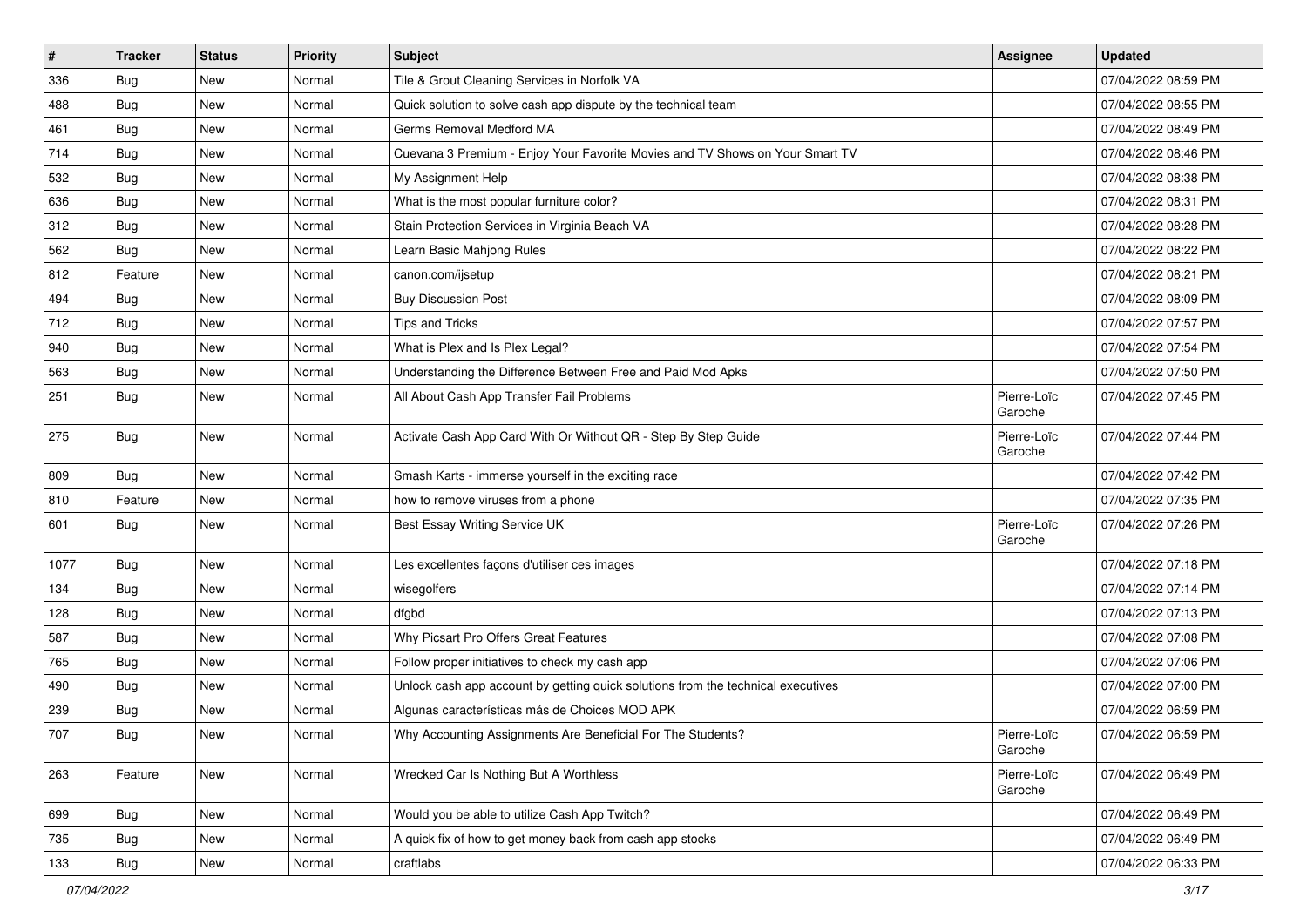| $\vert$ # | <b>Tracker</b> | <b>Status</b> | <b>Priority</b> | Subject                                                                                                                                      | Assignee               | <b>Updated</b>      |
|-----------|----------------|---------------|-----------------|----------------------------------------------------------------------------------------------------------------------------------------------|------------------------|---------------------|
| 209       | Bug            | New           | Normal          | Neglect to access old Cash App account considering message notice issue? Contact help.                                                       |                        | 07/04/2022 06:30 PM |
| 783       | Bug            | New           | Normal          | How Do I Determine The Reasons And Solutions To Fix Cash App Transfer Failed?                                                                |                        | 07/04/2022 06:20 PM |
| 240       | Feature        | New           | Normal          | Juego interesante de Dragon Ball Legends MOD APK                                                                                             |                        | 07/04/2022 06:19 PM |
| 183       | Bug            | New           | Normal          | Nursing Assignment Help Online                                                                                                               |                        | 07/04/2022 06:15 PM |
| 610       | Feature        | New           | Normal          | CheapestMedsShop 100% Safe Medicines Online in USA UK & AUS.                                                                                 |                        | 07/04/2022 06:12 PM |
| 498       | <b>Bug</b>     | New           | Normal          | Téléchargeur SoundCloud : SoundCloud en Mp3                                                                                                  | Christophe<br>Garion   | 07/04/2022 06:12 PM |
| 76        | Bug            | New           | Normal          | Import error: Load error: imported node real_to_int declared in a regular Lustre file. File "include/conv.lusi",<br>line 1, characters 0-64: |                        | 07/04/2022 06:10 PM |
| 659       | Bug            | New           | Normal          | Olive Oil Properties And Health Benefits                                                                                                     |                        | 07/04/2022 06:06 PM |
| 504       | <b>Bug</b>     | New           | Normal          | A beginner should always look for online Java assignment help!                                                                               |                        | 07/04/2022 06:03 PM |
| 281       | Feature        | New           | Normal          | what are the types of Ringtones?                                                                                                             | Anonymous              | 07/04/2022 06:00 PM |
| 502       | Bug            | New           | Normal          | Les instructions pour définir des sonneries pour iPhone sont simples et faciles à suivre                                                     |                        | 07/04/2022 06:00 PM |
| 717       | <b>Bug</b>     | New           | Normal          | Disney Plus Apk - Watch Movies and TV Shows on Your Device                                                                                   |                        | 07/04/2022 05:53 PM |
| 280       | Bug            | New           | Normal          | Pacific Web Design                                                                                                                           |                        | 07/04/2022 05:52 PM |
| 282       | Bug            | <b>New</b>    | Normal          | Activate Cash App Card: Learn Simple Steps & Fix Errors                                                                                      |                        | 07/04/2022 05:46 PM |
| 175       | Feature        | New           | Normal          | All About Cash App Transfer Fail Problems                                                                                                    |                        | 07/04/2022 05:44 PM |
| 269       | Bug            | New           | Normal          | Is there such a site for app design?                                                                                                         | Anonymous              | 07/04/2022 05:44 PM |
| 231       | Bug            | New           | Normal          | Is the ringtone download difficult or not?                                                                                                   | Pierre-Loïc<br>Garoche | 07/04/2022 05:42 PM |
| 495       | Bug            | New           | Normal          | Twitch Clip Downloader Download Twitch Clips Online 2021                                                                                     |                        | 07/04/2022 05:42 PM |
| 693       | Feature        | New           | Normal          | How To Get My Money Back From The Cash App To Your Wallet?                                                                                   |                        | 07/04/2022 05:41 PM |
| 525       | Bug            | New           | Normal          | If you don't have a QR code: How to activate cash app card in app                                                                            |                        | 07/04/2022 05:38 PM |
| 491       | Feature        | New           | Normal          | Automatically download and paste Reddit wallpapers into Windows                                                                              |                        | 07/04/2022 05:37 PM |
| 234       | Bug            | New           | Normal          | My Personal Experience With the College Writing Services                                                                                     |                        | 07/04/2022 05:32 PM |
| 126       | Feature        | New           | Normal          | Stussy Air Force 1 replica                                                                                                                   |                        | 07/04/2022 05:21 PM |
| 292       | <b>Bug</b>     | New           | Normal          | Venmo to Cash App Transfer Of Money- Explore Here                                                                                            |                        | 07/04/2022 05:20 PM |
| 694       | Bug            | New           | Normal          | How to Get Guidance On How To Cash App Withdrawal Limit?                                                                                     | Christophe<br>Garion   | 07/04/2022 05:17 PM |
| 483       | Bug            | New           | Normal          | UK best essay writing service                                                                                                                |                        | 07/04/2022 05:10 PM |
| 683       | Feature        | New           | Normal          | Game creation                                                                                                                                |                        | 07/04/2022 05:02 PM |
| 710       | <b>Bug</b>     | New           | Normal          | Take Necessary Assistance If You Are Unable Activate Cash App Card                                                                           |                        | 07/04/2022 04:59 PM |
| 528       | <b>Bug</b>     | New           | Normal          | Korean Mag                                                                                                                                   |                        | 07/04/2022 04:54 PM |
| 768       | <b>Bug</b>     | New           | Normal          | Where can you buy best jackets online?                                                                                                       |                        | 07/04/2022 04:44 PM |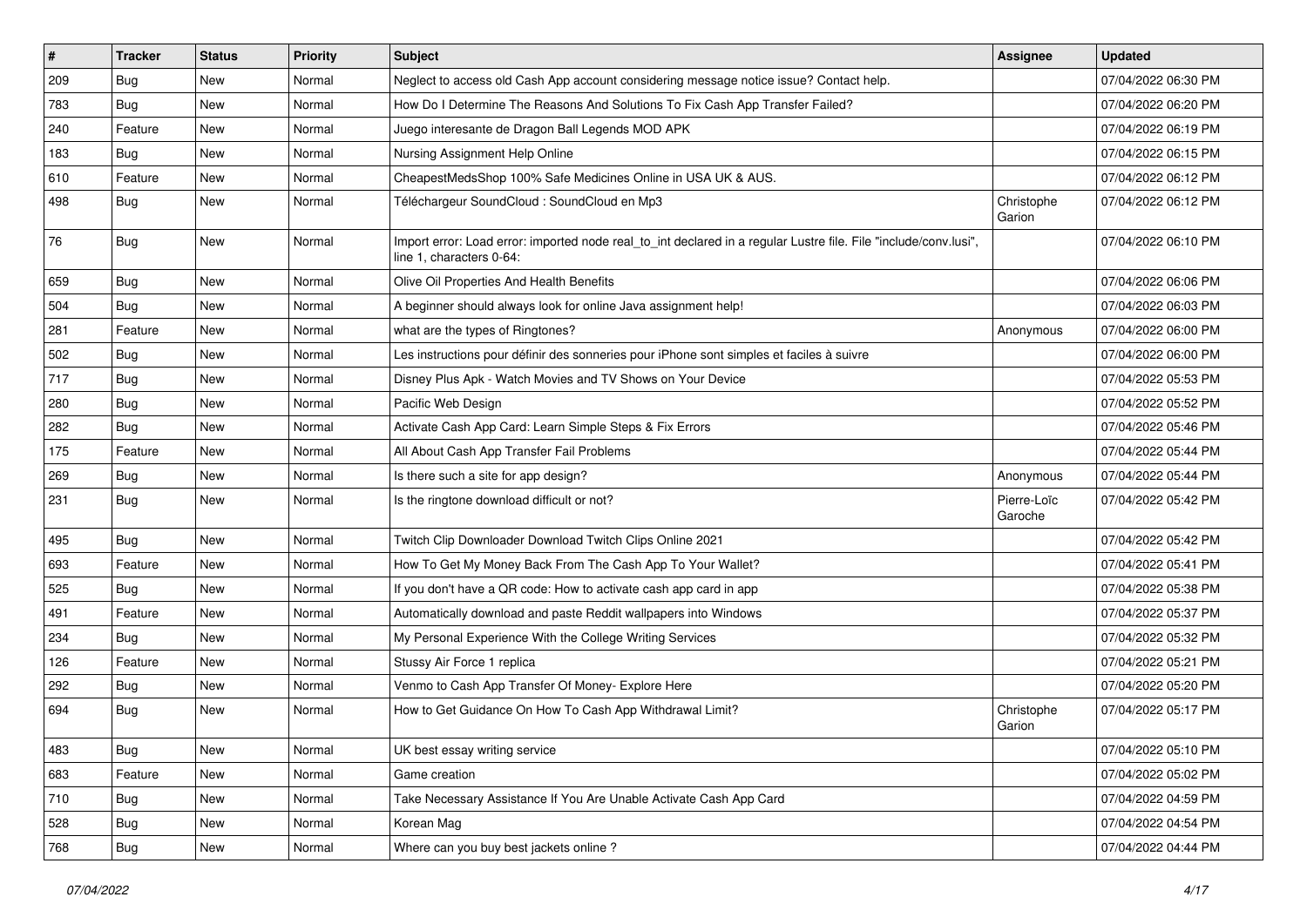| $\sharp$ | <b>Tracker</b> | <b>Status</b> | Priority | <b>Subject</b>                                                              | <b>Assignee</b> | <b>Updated</b>      |
|----------|----------------|---------------|----------|-----------------------------------------------------------------------------|-----------------|---------------------|
| 750      | <b>Bug</b>     | New           | Normal   | Create a Report Template                                                    |                 | 07/04/2022 04:40 PM |
| 635      | Bug            | New           | Normal   | Buy Steroids Online with OurMedicnes.com   Best Quality Steroids            |                 | 07/04/2022 04:39 PM |
| 302      | Bug            | New           | Normal   | Auto Electrical Repair Services in Norcross GA                              |                 | 07/04/2022 04:34 PM |
| 950      | <b>Bug</b>     | New           | Normal   | ij.start canon                                                              |                 | 07/04/2022 04:29 PM |
| 237      | Feature        | <b>New</b>    | Normal   | HP Printer Assistant Software   Download & Install HP Assistant             |                 | 07/04/2022 04:25 PM |
| 248      | Bug            | New           | Normal   | Mobile ringtones and attractiveness ringtones                               |                 | 07/04/2022 03:59 PM |
| 174      | Feature        | New           | Normal   | Digital Marketing Philadelphia                                              |                 | 07/04/2022 03:52 PM |
| 611      | Feature        | New           | Normal   | Buy All Modafinil & Armodafinil Tablets @Buy Modafinil US                   |                 | 07/04/2022 03:51 PM |
| 151      | Feature        | New           | Normal   | Law Essay Writing Service - Assignments Planet                              |                 | 07/04/2022 03:47 PM |
| 529      | Bug            | <b>New</b>    | Normal   | Thop TV APK - Free Download for Android                                     |                 | 07/04/2022 03:47 PM |
| 649      | Feature        | New           | Normal   | Pear Health Benefits                                                        |                 | 07/04/2022 03:45 PM |
| 489      | Bug            | New           | Normal   | Get cash app refund instantly if sent to the wrong person                   |                 | 07/04/2022 03:33 PM |
| 201      | <b>Bug</b>     | New           | Normal   | closure wig                                                                 |                 | 07/04/2022 03:28 PM |
| 670      | <b>Bug</b>     | New           | Normal   | JTWhatsApp Apk - The New and Improved WhatsApp                              |                 | 07/04/2022 03:20 PM |
| 168      | <b>Bug</b>     | New           | Normal   | UFC 256 Live Stream Online                                                  |                 | 07/04/2022 03:11 PM |
| 190      | Bug            | New           | Normal   | All About Cash App Transfer Fail Problems                                   |                 | 07/04/2022 02:50 PM |
| 197      | <b>Bug</b>     | New           | Normal   | SBL JABORANDI PLUS HAIR OIL - COMPLETE SCALP CARE (100ML)                   |                 | 07/04/2022 02:47 PM |
| 267      | <b>Bug</b>     | <b>New</b>    | Normal   | How To Use Internet Radio Services To Listen To Your Favorite Songs         |                 | 07/04/2022 02:40 PM |
| 194      | Bug            | New           | Normal   | lace closure wigs                                                           |                 | 07/04/2022 02:23 PM |
| 474      | <b>Bug</b>     | New           | Normal   | Floor Waxing Arlington MA                                                   |                 | 07/04/2022 02:14 PM |
| 497      | Bug            | New           | Normal   | Fake Nike Dunk Low Off-White Lot 50                                         |                 | 07/04/2022 02:01 PM |
| 509      | Feature        | New           | Normal   | Fashion                                                                     | Anonymous       | 07/04/2022 01:59 PM |
| 784      | Bug            | <b>New</b>    | Normal   | How To Add Money On Cash App Card And Check The Funds?                      |                 | 07/04/2022 01:54 PM |
| 257      | <b>Bug</b>     | New           | Normal   | Best latte machines                                                         |                 | 07/04/2022 01:54 PM |
| 487      | <b>Bug</b>     | New           | Normal   | Cheap Fake Dunks                                                            |                 | 07/04/2022 01:52 PM |
| 211      | <b>Bug</b>     | New           | Normal   | Problem in Cash App rebate? Call Cash App customer service number for help. |                 | 07/04/2022 01:48 PM |
| 789      | <b>Bug</b>     | New           | Normal   | Full version                                                                |                 | 07/04/2022 01:29 PM |
| 507      | I Bug          | New           | Normal   | central.bitdefender.com                                                     |                 | 07/04/2022 01:26 PM |
| 672      | Bug            | New           | Normal   | The easiest way to delete ringtones on iPhone                               |                 | 07/04/2022 01:22 PM |
| 478      | Feature        | New           | Normal   | Is it safe to install third-party WhatsApp GB?                              |                 | 07/04/2022 01:18 PM |
| 222      | Bug            | New           | Normal   | Social Profile links                                                        |                 | 07/04/2022 01:09 PM |
| 520      | Bug            | New           | Normal   | What Is The Major Role Of Cash.app/Help and Support Page?                   |                 | 07/04/2022 01:04 PM |
| 689      | Bug            | New           | Normal   | How to use twitch.tv/activate?                                              |                 | 07/04/2022 12:58 PM |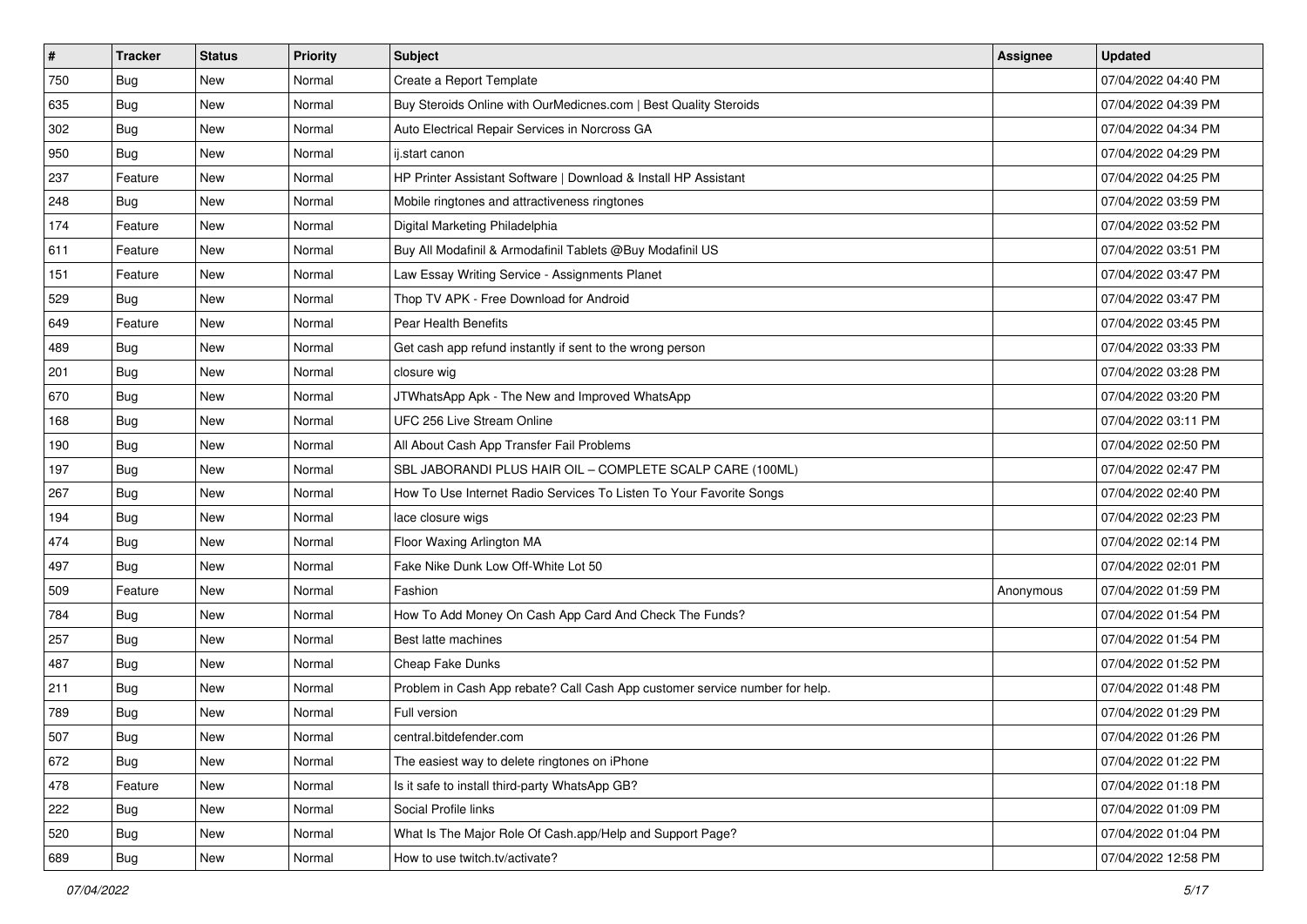| $\vert$ # | <b>Tracker</b> | <b>Status</b> | <b>Priority</b> | Subject                                                                                                                                                  | <b>Assignee</b>        | <b>Updated</b>      |
|-----------|----------------|---------------|-----------------|----------------------------------------------------------------------------------------------------------------------------------------------------------|------------------------|---------------------|
| 724       | Bug            | New           | Normal          | Dial Chime Customer support number for a quick response                                                                                                  |                        | 07/04/2022 12:55 PM |
| 258       | Bug            | <b>New</b>    | Normal          | Fake Nike Dunk High AMBUSH Deep Royal                                                                                                                    |                        | 07/04/2022 12:53 PM |
| 261       | Bug            | New           | Normal          | Ringtone Downloads - Easy Ways Come Up With Your Own Ringtones                                                                                           |                        | 07/04/2022 12:44 PM |
| 720       | Bug            | New           | Normal          | How does Cash App Phone Number provide a quick treatment?                                                                                                |                        | 07/04/2022 12:42 PM |
| 732       | Bug            | New           | Normal          | Get rectifications steps about why cash app transfer failed                                                                                              |                        | 07/04/2022 12:38 PM |
| 118       | Bug            | New           | Normal          | golf                                                                                                                                                     | Anonymous              | 07/04/2022 12:35 PM |
| 815       | Bug            | New           | Normal          | how do i call cash app customer service                                                                                                                  | <b>Xavier Thirioux</b> | 07/04/2022 12:34 PM |
| 567       | Bug            | New           | Normal          | Singapore assignment help                                                                                                                                |                        | 07/04/2022 12:32 PM |
| 345       | Bug            | <b>New</b>    | Normal          | Stain Protection Services in Chesapeake VA                                                                                                               |                        | 07/04/2022 12:29 PM |
| 1111      | Bug            | New           | Normal          | LOLBeans is a fun battle royale game where you race with other players while avoiding obstacles. Reach<br>the end of the course in competitive gameplay! |                        | 07/04/2022 12:23 PM |
| 347       | Bug            | New           | Normal          | Eco/Green Cleaning Services in Chesapeake VA                                                                                                             |                        | 07/04/2022 12:22 PM |
| 1102      | Bug            | New           | Normal          | Charlottesville Travel Guide?                                                                                                                            |                        | 07/04/2022 12:20 PM |
| 531       | Bug            | New           | Normal          | Cheap Assignment Writing Service UK                                                                                                                      | Anonymous              | 07/04/2022 12:17 PM |
| 764       | Bug            | <b>New</b>    | Normal          | What is available to see what I can watch HBO Max?                                                                                                       |                        | 07/04/2022 12:11 PM |
| 579       | Bug            | New           | Normal          | YOUR CV MAKES YOUR FIRST IMPRESSION                                                                                                                      | Christophe<br>Garion   | 07/04/2022 12:10 PM |
| 618       | Bug            | New           | Normal          | Buy Steroids Online with OurMedicnes.com   Best Quality Steroids                                                                                         |                        | 07/04/2022 12:08 PM |
| 380       | Bug            | New           | Normal          | Moving Services in McLean VA                                                                                                                             |                        | 07/04/2022 12:04 PM |
| 586       | Bug            | New           | Normal          | Best Modifications For Your Mobile Phone                                                                                                                 |                        | 07/04/2022 11:55 AM |
| 74        | Bug            | New           | Normal          | const is not supported inside contract                                                                                                                   | Pierre-Loïc<br>Garoche | 07/04/2022 11:53 AM |
| 822       | Bug            | <b>New</b>    | Normal          | Dowload Your Boyfriend Game                                                                                                                              |                        | 07/04/2022 11:40 AM |
| 228       | Bug            | New           | Normal          | Why Does Cash App Transaction Failed? - Here Is the Answer                                                                                               |                        | 07/04/2022 11:40 AM |
| 116       | Bug            | New           | Normal          | aertaeyg                                                                                                                                                 |                        | 07/04/2022 11:37 AM |
| 958       | Bug            | New           | Normal          | Avail Cash app support service to know Sutton bank cash app number                                                                                       |                        | 07/04/2022 11:36 AM |
| 214       | Feature        | New           | Normal          | Five Christmas Apps For Apple Users                                                                                                                      |                        | 07/04/2022 11:35 AM |
| 75        | <b>Bug</b>     | New           | Normal          | exception File "checks/algebraicLoop.ml", line 368, characters 16-22: Assertion failed                                                                   |                        | 07/04/2022 11:30 AM |
| 657       | Bug            | New           | Normal          | Coconut Nutrition Facts And Health Benefits                                                                                                              |                        | 07/04/2022 11:24 AM |
| 265       | <b>Bug</b>     | New           | Normal          | 3 Faq's On Downloading To Your Apple Ipod                                                                                                                |                        | 07/04/2022 11:04 AM |
| 1143      | Bug            | New           | Normal          | Soap2day                                                                                                                                                 |                        | 07/04/2022 11:04 AM |
| 1142      | Feature        | New           | Normal          | Watch Free Sports Online                                                                                                                                 |                        | 07/04/2022 11:03 AM |
| 1141      | Feature        | New           | Normal          | Retro Bowl game free                                                                                                                                     |                        | 07/04/2022 10:59 AM |
| 519       | <b>Bug</b>     | New           | Normal          | Are you finding online UK Assignment writers?                                                                                                            |                        | 07/04/2022 10:54 AM |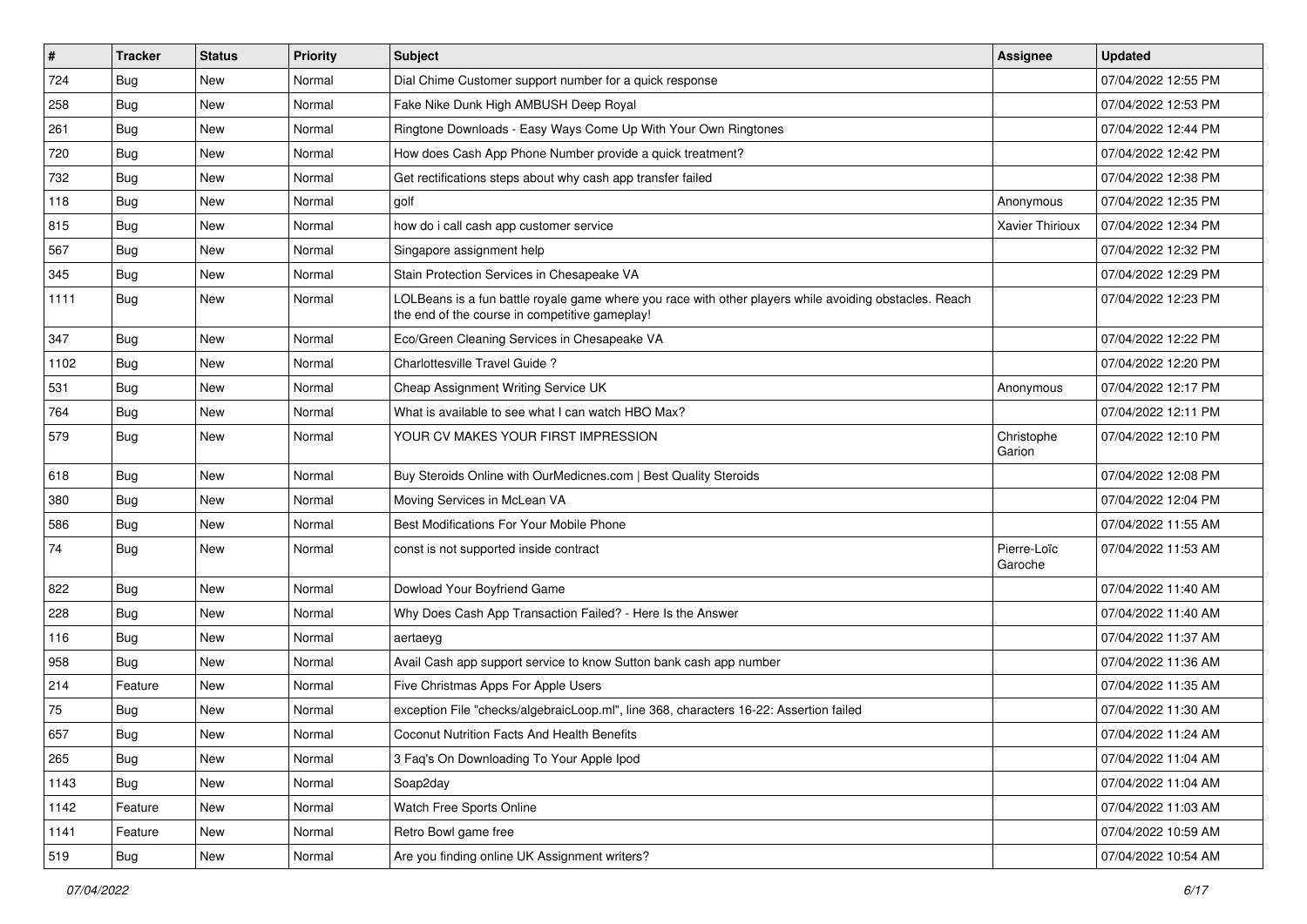| $\pmb{\#}$ | <b>Tracker</b> | <b>Status</b> | <b>Priority</b> | Subject                                                                              | Assignee               | <b>Updated</b>      |
|------------|----------------|---------------|-----------------|--------------------------------------------------------------------------------------|------------------------|---------------------|
| 592        | <b>Bug</b>     | New           | Normal          | Deezer Premium APK - Baixe músicas de qualquer lugar do mundo de graça               |                        | 07/04/2022 10:43 AM |
| 799        | Bug            | <b>New</b>    | Normal          | Who Is an ETL Engineer                                                               |                        | 07/04/2022 10:42 AM |
| 114        | Bug            | New           | Normal          | <b>Medical Research Writing Services</b>                                             |                        | 07/04/2022 10:30 AM |
| 725        | Feature        | New           | Normal          | What are memo writing services design                                                |                        | 07/04/2022 10:27 AM |
| 518        | Bug            | New           | Normal          | How To Check The Balance Of Cash App Account By Taking Cash App Support?             |                        | 07/04/2022 10:21 AM |
| 705        | <b>Bug</b>     | New           | Normal          | wuxiaworld                                                                           |                        | 07/04/2022 10:20 AM |
| 132        | Bug            | New           | Normal          | concrete-everything                                                                  |                        | 07/04/2022 10:12 AM |
| 667        | Bug            | New           | Normal          | What Is a Ringtone?                                                                  |                        | 07/04/2022 09:55 AM |
| 820        | <b>Bug</b>     | New           | Normal          | Metal Slug Apk para Android                                                          |                        | 07/04/2022 09:47 AM |
| 777        | <b>Bug</b>     | <b>New</b>    | Normal          | Obtain driving instructions using Google Maps.                                       |                        | 07/04/2022 09:43 AM |
| 500        | Bug            | New           | Normal          | Simply contact the technical team, to find the solution to cash app refund problems. | Pierre-Loïc<br>Garoche | 07/04/2022 09:39 AM |
| 581        | Bug            | New           | Normal          | E-Learning Course Help                                                               |                        | 07/04/2022 09:23 AM |
| 994        | Feature        | New           | Normal          | Cricut.com/setup                                                                     |                        | 07/04/2022 09:23 AM |
| 198        | <b>Bug</b>     | New           | Normal          | DR. RECKEWEG R42 (HAEMOVENIN) (22ML)                                                 |                        | 07/04/2022 09:20 AM |
| 316        | Bug            | New           | Normal          | Finden Sie den besten Klingelton für Ihr Telefon                                     |                        | 07/04/2022 09:17 AM |
| 759        | <b>Bug</b>     | New           | Normal          | Canon IJ Network Tool                                                                | Pierre-Loïc<br>Garoche | 07/04/2022 09:13 AM |
| 599        | Bug            | New           | Normal          | Do you know how to delete cash app account from your computer?                       |                        | 07/04/2022 09:12 AM |
| 779        | Feature        | New           | Normal          | Latest Whatsapp groups for Teens                                                     | Pierre-Loïc<br>Garoche | 07/04/2022 09:11 AM |
| 716        | Bug            | New           | Normal          | La celebración de un BabyShower.                                                     |                        | 07/04/2022 08:36 AM |
| 595        | Bug            | <b>New</b>    | Normal          | RFM Online - une révolution dans la gestion de l'identité numérique                  |                        | 07/04/2022 08:30 AM |
| 506        | <b>Bug</b>     | New           | Normal          | www.trendmicro.com/activate                                                          |                        | 07/04/2022 08:13 AM |
| 164        | Bug            | New           | Normal          | dfgbd                                                                                |                        | 07/04/2022 08:12 AM |
| 139        | Bug            | New           | Normal          | relseo                                                                               |                        | 07/04/2022 08:06 AM |
| 120        | Bug            | New           | Normal          | ghfjtkx                                                                              | Pierre-Loïc<br>Garoche | 07/04/2022 07:28 AM |
| 514        | Bug            | New           | Normal          | Trans-Caribbean                                                                      |                        | 07/04/2022 07:26 AM |
| 492        | <b>Bug</b>     | New           | Normal          | HD Streamz MOD APK v3.5.5 (Keine Werbung)                                            |                        | 07/04/2022 07:17 AM |
| 141        | Feature        | New           | Normal          | Something about jerry curly                                                          |                        | 07/04/2022 07:13 AM |
| 159        | Bug            | New           | Normal          | xfguih njgkh                                                                         |                        | 07/04/2022 07:13 AM |
| 984        | <b>Bug</b>     | New           | Normal          | How to disable, permanently delete Twitter account on phone, PC                      |                        | 07/04/2022 07:11 AM |
| 555        | <b>Bug</b>     | New           | Normal          | web design development in hyderabad                                                  |                        | 07/04/2022 07:09 AM |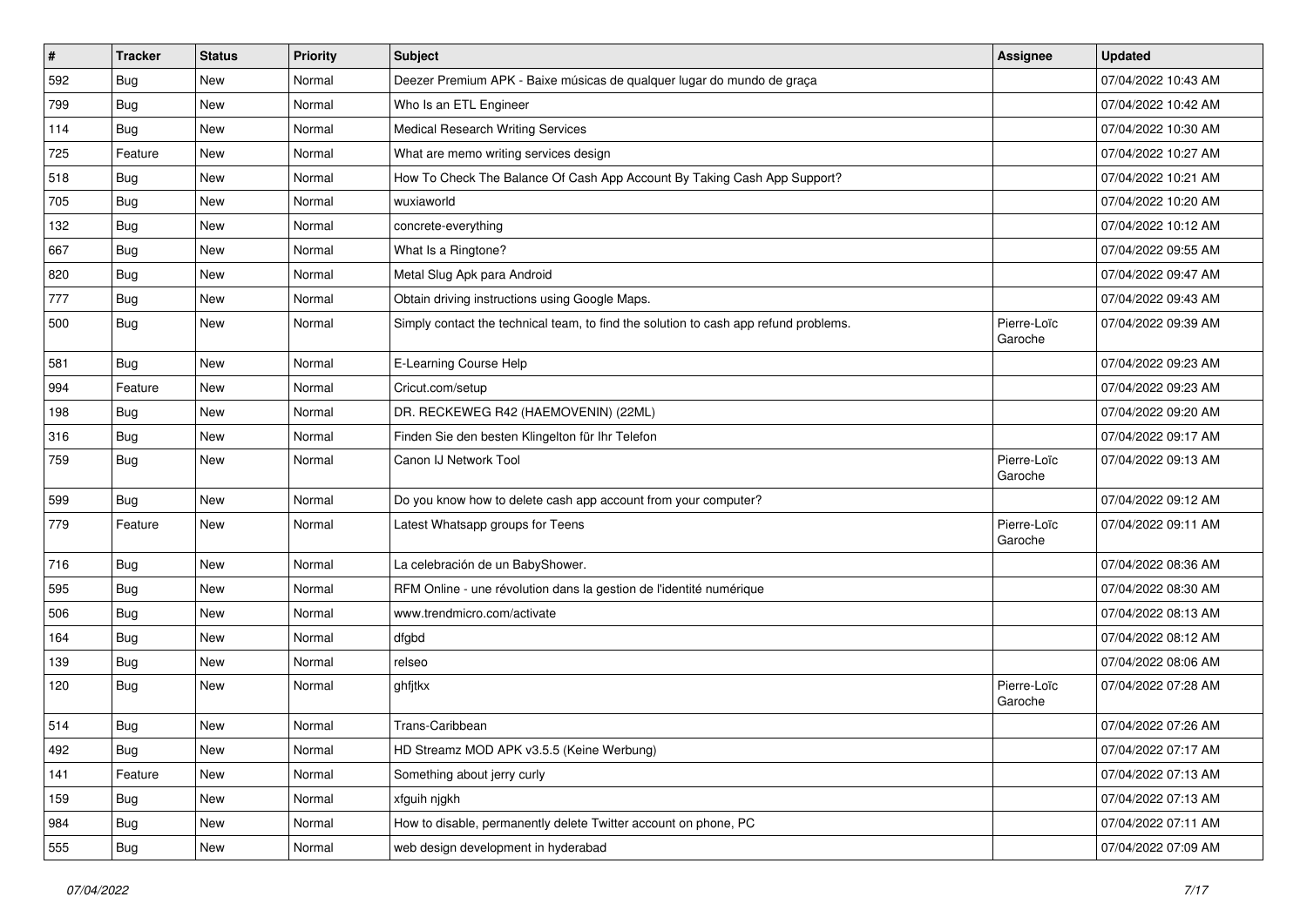| #    | <b>Tracker</b> | <b>Status</b> | <b>Priority</b> | Subject                                                                          | <b>Assignee</b> | <b>Updated</b>      |
|------|----------------|---------------|-----------------|----------------------------------------------------------------------------------|-----------------|---------------------|
| 989  | Bug            | New           | Normal          | Barewoods Wax Cigar                                                              |                 | 07/04/2022 07:09 AM |
| 542  | Bug            | <b>New</b>    | Normal          | Web N Logo Design                                                                |                 | 07/04/2022 07:05 AM |
| 696  | Bug            | New           | Normal          | How to Install the TuMangaOnline App                                             |                 | 07/04/2022 06:57 AM |
| 977  | Bug            | <b>New</b>    | Normal          | Fans of the Old Country will like this book.                                     |                 | 07/04/2022 06:54 AM |
| 255  | Feature        | <b>New</b>    | Normal          | best doctor for psoriasis                                                        |                 | 07/04/2022 06:33 AM |
| 787  | Bug            | New           | Normal          | Assured Assignment Help                                                          |                 | 07/04/2022 06:28 AM |
| 769  | Bug            | <b>New</b>    | Normal          | check my cash app                                                                |                 | 07/04/2022 06:14 AM |
| 171  | Feature        | New           | Normal          | loan management system                                                           |                 | 07/04/2022 06:03 AM |
| 702  | Bug            | New           | Normal          | Avail Chime Customer Service to know How To Get Chime Bank Statement             |                 | 07/04/2022 05:58 AM |
| 243  | Feature        | <b>New</b>    | Normal          | Reconstruir la pandilla de la mafia en Gangstar Vegas MOD APK                    |                 | 07/04/2022 05:50 AM |
| 333  | <b>Bug</b>     | New           | Normal          | Mold Removal Services in Norfolk VA                                              |                 | 07/04/2022 05:30 AM |
| 515  | Bug            | New           | Normal          | Fragment Nike Dunk High Tokyo Fake                                               |                 | 07/04/2022 05:18 AM |
| 788  | Bug            | New           | Normal          | Intro Maker Mod APK                                                              |                 | 07/04/2022 05:14 AM |
| 496  | Bug            | <b>New</b>    | Normal          | What is Live NetTV?                                                              |                 | 07/04/2022 05:04 AM |
| 684  | Bug            | <b>New</b>    | Normal          | Difference between paper map and online map                                      |                 | 07/04/2022 05:03 AM |
| 541  | Bug            | New           | Normal          | How to fix the cash app payment failed errors?                                   |                 | 07/04/2022 04:49 AM |
| 511  | Feature        | New           | Normal          | Fashion                                                                          | Anonymous       | 07/04/2022 04:49 AM |
| 242  | Feature        | <b>New</b>    | Normal          | Descripción de Torque Pro MOD APK para Android                                   |                 | 07/04/2022 04:46 AM |
| 278  | Bug            | New           | Normal          | Cash App Help & Solutions - Here You Will Get Better Assistance                  |                 | 07/04/2022 04:30 AM |
| 627  | Bug            | <b>New</b>    | Normal          | <b>HELO</b>                                                                      |                 | 07/04/2022 04:25 AM |
| 605  | Feature        | New           | Normal          | What will the future of logo design be like?                                     |                 | 07/04/2022 04:20 AM |
| 1140 | Feature        | <b>New</b>    | Normal          | GTA San Andreas Mod Apk                                                          |                 | 07/04/2022 04:20 AM |
| 313  | Bug            | <b>New</b>    | Normal          | Water Extraction Services in Virginia Beach VA                                   |                 | 07/04/2022 04:06 AM |
| 259  | Bug            | New           | Normal          | call center services                                                             |                 | 07/04/2022 04:03 AM |
| 639  | Bug            | New           | Normal          | thong tin chinh xac                                                              |                 | 07/04/2022 03:54 AM |
| 200  | Bug            | New           | Normal          | uiopijo                                                                          |                 | 07/04/2022 03:44 AM |
| 935  | <b>Bug</b>     | New           | Normal          | MovieBox Pro Apk - Watch Movies and TV Shows on Your Android Phone               |                 | 07/04/2022 03:38 AM |
| 1018 | Bug            | New           | Normal          | So erhalten Sie ein kostenloses Hörbuch                                          |                 | 07/04/2022 03:37 AM |
| 527  | Feature        | New           | Normal          | My Teachers                                                                      |                 | 07/04/2022 03:35 AM |
| 687  | Bug            | New           | Normal          | How to use twitch.tv/activate?                                                   |                 | 07/04/2022 03:30 AM |
| 170  | Feature        | New           | Normal          | top mba colleges in bangalore                                                    |                 | 07/04/2022 02:46 AM |
| 634  | <b>Bug</b>     | New           | Normal          | Buy Vidalista Tablets (Tadalafil) at [\$25 OFF + Free Shipping] Vidalistatablets |                 | 07/04/2022 02:31 AM |
| 289  | Bug            | New           | Normal          | Recover Yahoo Mail Forgotten Password - Explore Kanata Chinese                   |                 | 07/04/2022 02:30 AM |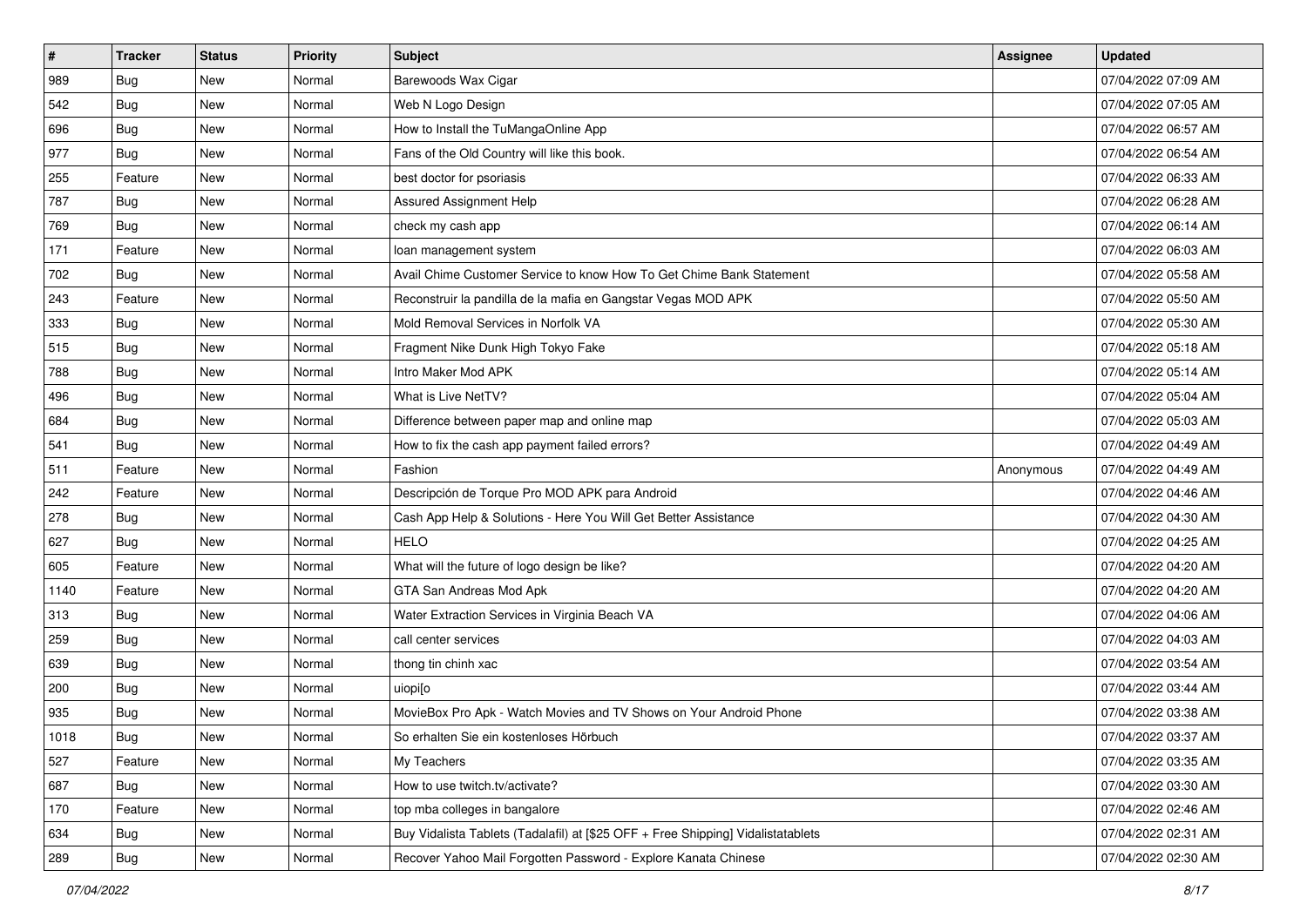| $\sharp$ | <b>Tracker</b> | <b>Status</b> | <b>Priority</b> | <b>Subject</b>                                                            | <b>Assignee</b>        | <b>Updated</b>      |
|----------|----------------|---------------|-----------------|---------------------------------------------------------------------------|------------------------|---------------------|
| 695      | <b>Bug</b>     | New           | Normal          | Refer Listas IPTV Apk                                                     |                        | 07/04/2022 02:19 AM |
| 780      | Bug            | New           | Normal          | Best Whatsapp Modified APKs                                               | Pierre-Loïc<br>Garoche | 07/04/2022 02:09 AM |
| 613      | Bug            | <b>New</b>    | Normal          | Buy Aspadol 100mg Tab Online in US, UK, AU   Erospharmacy                 |                        | 07/04/2022 02:06 AM |
| 344      | Bug            | <b>New</b>    | Normal          | Odor Removal Services in Chesapeake VA                                    |                        | 07/04/2022 02:02 AM |
| 185      | <b>Bug</b>     | New           | Normal          | Non-Plagiarized Research Writing                                          |                        | 07/04/2022 01:55 AM |
| 530      | Bug            | New           | Normal          | Cheap Assignment Writing Service UK                                       | Anonymous              | 07/04/2022 01:35 AM |
| 176      | <b>Bug</b>     | New           | Normal          | instant loan without documents                                            |                        | 07/04/2022 01:28 AM |
| 262      | <b>Bug</b>     | New           | Normal          | It this true to dealing Wuth                                              |                        | 07/04/2022 01:21 AM |
| 603      | Bug            | <b>New</b>    | Normal          | Premiere gratuito da lista de IPTV                                        |                        | 07/04/2022 01:09 AM |
| 612      | Bug            | New           | Normal          | Luxury Slingshot Rental                                                   |                        | 07/04/2022 12:31 AM |
| 772      | <b>Bug</b>     | New           | Normal          | united airlines baggage policy                                            |                        | 07/04/2022 12:27 AM |
| 642      | Bug            | <b>New</b>    | Normal          | thong tin thoi tiet ngay hom nay                                          |                        | 07/04/2022 12:09 AM |
| 508      | <b>Bug</b>     | New           | Normal          | hire a professional dissertation help                                     |                        | 07/03/2022 11:37 PM |
| 372      | Bug            | <b>New</b>    | Normal          | Auto Transport Services in Arlington County VA                            |                        | 07/03/2022 11:31 PM |
| 138      | <b>Bug</b>     | New           | Normal          | own-sweethome                                                             |                        | 07/03/2022 11:26 PM |
| 817      | Bug            | <b>New</b>    | Normal          | Pacman 30th Anniversary                                                   |                        | 07/03/2022 11:23 PM |
| 590      | Bug            | <b>New</b>    | Normal          | Follow proper initiatives to check my cash app card balance:              |                        | 07/03/2022 11:23 PM |
| 964      | <b>Bug</b>     | New           | Normal          | Can I Fix Cash App Transfer Failed Issues By Adding Sufficient Funds?     |                        | 07/03/2022 11:10 PM |
| 629      | Bug            | New           | Normal          | How Can I Load Cash App Card at Walmart straight away?                    |                        | 07/03/2022 11:06 PM |
| 1098     | <b>Bug</b>     | New           | Normal          | Life of a Fisherman                                                       |                        | 07/03/2022 10:56 PM |
| 804      | Bug            | New           | Normal          | Review                                                                    |                        | 07/03/2022 10:51 PM |
| 616      | Bug            | <b>New</b>    | Normal          | Buy Anavar Tablets   Anavar For Sale in USA, UK & Australia               |                        | 07/03/2022 10:14 PM |
| 543      | Feature        | New           | Normal          | Get tech assistance with customer support on ATT Yahoo email login issue. |                        | 07/03/2022 09:55 PM |
| 623      | Bug            | New           | Normal          | Listen to online radio stations for mobile phones                         |                        | 07/03/2022 09:22 PM |
| 465      | Bug            | <b>New</b>    | Normal          | Carpet Cleaning Westchester MA                                            |                        | 07/03/2022 08:55 PM |
| 521      | Feature        | New           | Normal          | Check out the Cash app Card balance for an overdraft.                     | Pierre-Loïc<br>Garoche | 07/03/2022 08:23 PM |
| 161      | Bug            | New           | Normal          | dfdrtyuio                                                                 |                        | 07/03/2022 07:58 PM |
| 686      | Bug            | <b>New</b>    | Normal          | Welcome To The Most Demandable Mahipalpur Escorts Agency                  |                        | 07/03/2022 07:46 PM |
| 674      | Bug            | New           | Normal          | The best game in 2021                                                     | Pierre-Loïc<br>Garoche | 07/03/2022 07:43 PM |
| 680      | Feature        | New           | Normal          | Word Jewels 2                                                             |                        | 07/03/2022 07:30 PM |
| 808      | <b>Bug</b>     | New           | Normal          | Sinnvolle Guten-Morgen-Grüße                                              |                        | 07/03/2022 07:27 PM |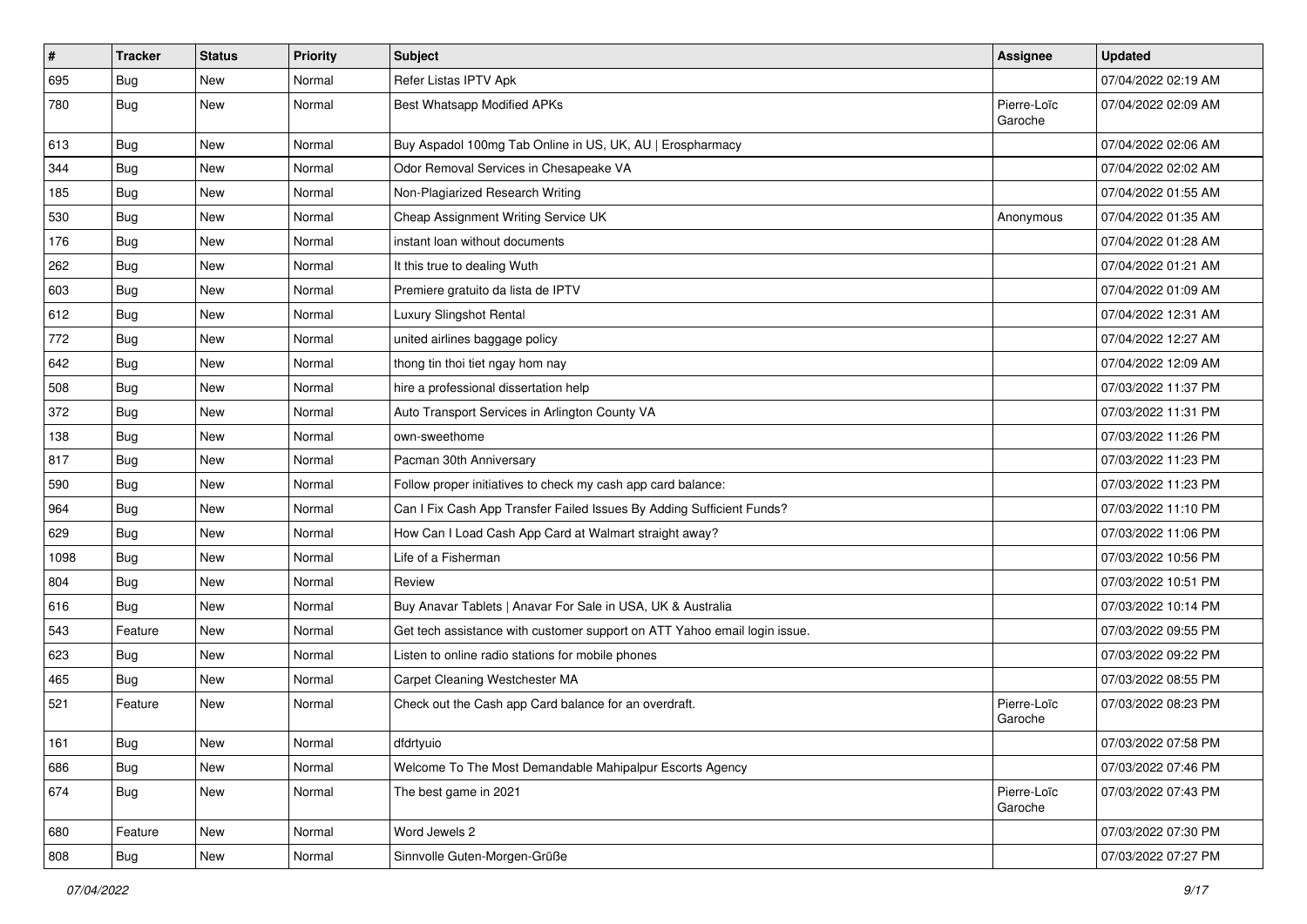| $\vert$ # | <b>Tracker</b> | <b>Status</b> | <b>Priority</b> | Subject                                                                          | <b>Assignee</b>        | <b>Updated</b>      |
|-----------|----------------|---------------|-----------------|----------------------------------------------------------------------------------|------------------------|---------------------|
| 113       | Bug            | New           | Normal          | ufc 254 live                                                                     |                        | 07/03/2022 07:18 PM |
| 886       | Bug            | <b>New</b>    | Normal          | Is the Fox News Channel on Roku free?                                            |                        | 07/03/2022 07:14 PM |
| 747       | Bug            | New           | Normal          | How to Install Tyflex Plus on Your Android Device                                |                        | 07/03/2022 07:14 PM |
| 523       | <b>Bug</b>     | New           | Normal          | What Is The Right Google Account Recovery Aid To Regain Account Access?          | Pierre-Loïc<br>Garoche | 07/03/2022 05:25 PM |
| 284       | Bug            | New           | Normal          | All About Cash App Transfer Fail Problems                                        |                        | 07/03/2022 05:22 PM |
| 247       | <b>Bug</b>     | New           | Normal          | best 4 Channel Amp                                                               |                        | 07/03/2022 04:59 PM |
| 721       | Bug            | New           | Normal          | Cómo instalar un Mod Apk                                                         |                        | 07/03/2022 04:55 PM |
| 513       | Bug            | New           | Normal          | Unlock cash app account using the easy steps:                                    | Anonymous              | 07/03/2022 04:36 PM |
| 482       | Bug            | New           | Normal          | <b>Text Window</b>                                                               |                        | 07/03/2022 04:30 PM |
| 145       | <b>Bug</b>     | New           | Normal          | abdulbaissagar                                                                   |                        | 07/03/2022 04:29 PM |
| 568       | Bug            | New           | Normal          | Instale a versão mais recente do YouTube Premium                                 |                        | 07/03/2022 04:10 PM |
| 553       | <b>Bug</b>     | New           | Normal          | Cinema HD APK - Free Movie Enjoyment App on Android                              |                        | 07/03/2022 03:58 PM |
| 246       | Bug            | New           | Normal          | The Beast App                                                                    |                        | 07/03/2022 03:48 PM |
| 640       | <b>Bug</b>     | <b>New</b>    | Normal          | play game with me                                                                |                        | 07/03/2022 03:41 PM |
| 88        | <b>Bug</b>     | New           | Normal          | kind2 output: When for node arguments                                            | Pierre-Loïc<br>Garoche | 07/03/2022 03:33 PM |
| 537       | Bug            | New           | Normal          | Get tech assistance with customer support on ATT Yahoo email login issue.        |                        | 07/03/2022 03:29 PM |
| 664       | Bug            | New           | Normal          | Tea TV Apk Download - The Best Way to Watch Movies Offline                       |                        | 07/03/2022 03:24 PM |
| 811       | Bug            | New           | Normal          | Canon IJ Network Tool                                                            |                        | 07/03/2022 03:22 PM |
| 189       | <b>Bug</b>     | New           | Normal          | <b>College Biology Writing Services</b>                                          |                        | 07/03/2022 03:15 PM |
| 719       | Bug            | New           | Normal          | How Do I Send \$5000 Through Cash App Account With Ease?                         |                        | 07/03/2022 02:41 PM |
| 150       | Bug            | New           | Normal          | dfgh                                                                             |                        | 07/03/2022 02:15 PM |
| 604       | <b>Bug</b>     | New           | Normal          | <b>Idle Game Online</b>                                                          |                        | 07/03/2022 01:49 PM |
| 470       | Bug            | New           | Normal          | Commercial Floor Cleaning Westchester MA                                         |                        | 07/03/2022 01:36 PM |
| 547       | Bug            | New           | Normal          | Get rid of the issue of cash app down by calling experts.                        |                        | 07/03/2022 01:22 PM |
| 577       | <b>Bug</b>     | New           | Normal          | Follow these easy steps to make Admiral Casino Login                             |                        | 07/03/2022 01:14 PM |
| 466       | <b>Bug</b>     | <b>New</b>    | Normal          | Floor Stripping Westchester MA                                                   |                        | 07/03/2022 01:07 PM |
| 223       | Bug            | New           | Normal          | WhatsApp Plus: Download, Update and Themes                                       |                        | 07/03/2022 01:07 PM |
| 193       | <b>Bug</b>     | New           | Normal          | 18% Discount on Homeopathic medicines                                            |                        | 07/03/2022 01:02 PM |
| 662       | Bug            | New           | Normal          | Oreo TV Download - The Easiest Way to Watch Live TV                              |                        | 07/03/2022 01:01 PM |
| 617       | <b>Bug</b>     | New           | Normal          | Buy Vidalista Tablets (Tadalafil) at [\$25 OFF + Free Shipping] Vidalistatablets |                        | 07/03/2022 12:57 PM |
| 652       | <b>Bug</b>     | New           | Normal          | Sesame Health Benefits                                                           |                        | 07/03/2022 12:28 PM |
| 115       | <b>Bug</b>     | New           | Normal          | NFL LIVE STREAM                                                                  |                        | 07/03/2022 11:45 AM |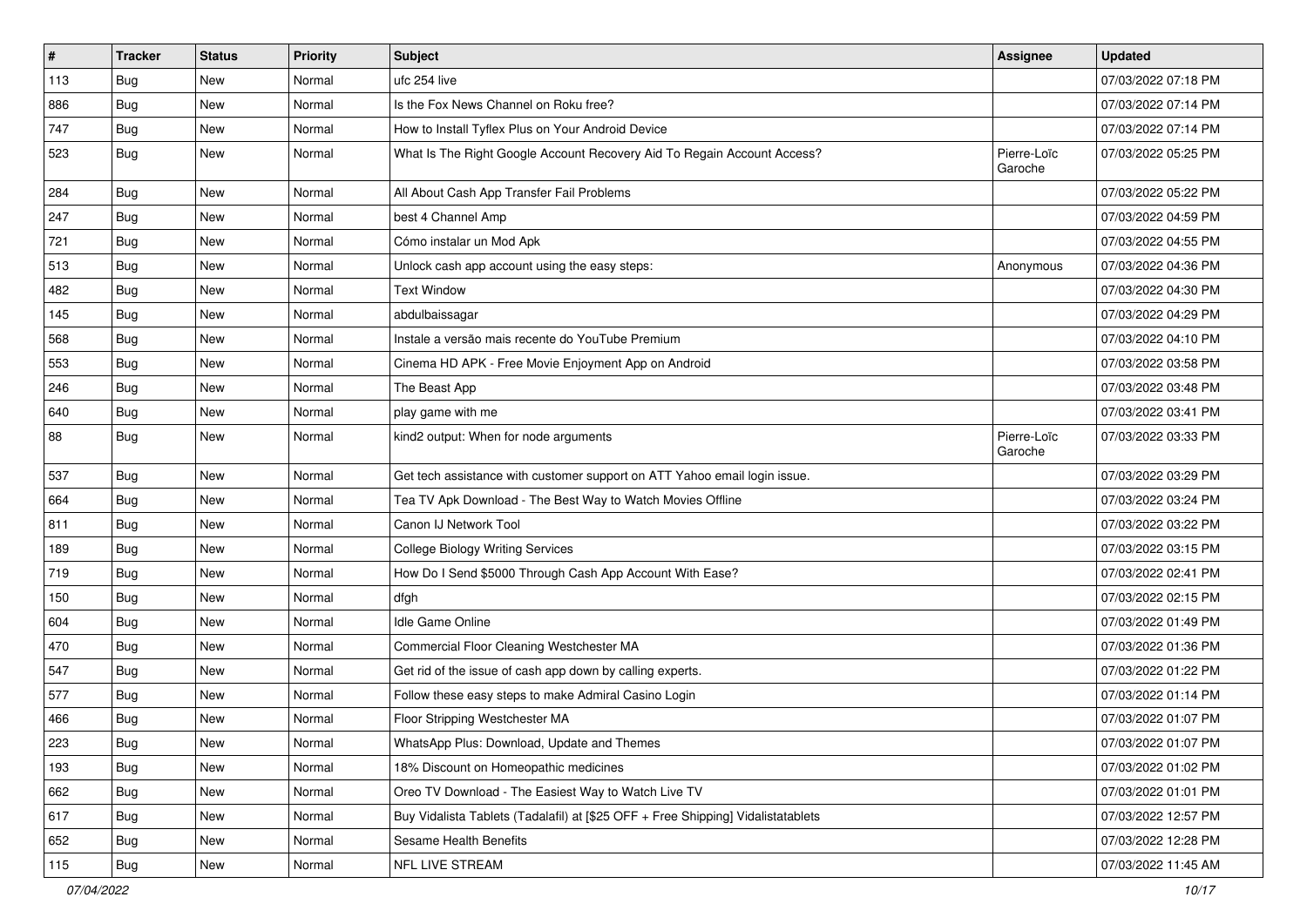| $\sharp$ | <b>Tracker</b> | <b>Status</b> | <b>Priority</b> | <b>Subject</b>                                                            | <b>Assignee</b>        | <b>Updated</b>      |
|----------|----------------|---------------|-----------------|---------------------------------------------------------------------------|------------------------|---------------------|
| 551      | <b>Bug</b>     | New           | Normal          | Why Do Students Need Online Best Dissertation Writing Services?           |                        | 07/03/2022 11:16 AM |
| 701      | Bug            | New           | Normal          | Why Law Essay Helper UK is Necessary?                                     |                        | 07/03/2022 11:15 AM |
| 119      | Bug            | New           | Normal          | klhjigyu                                                                  |                        | 07/03/2022 11:09 AM |
| 253      | <b>Bug</b>     | New           | Normal          | Florence Lawrence                                                         |                        | 07/03/2022 11:08 AM |
| 767      | <b>Bug</b>     | New           | Normal          | apkmod                                                                    |                        | 07/03/2022 11:02 AM |
| 517      | <b>Bug</b>     | New           | Normal          | Proficient tips to take help of cash app support professionals:           |                        | 07/03/2022 10:41 AM |
| 573      | Bug            | New           | Normal          | Experimente lo mejor en la aplicación Apk de juegos gratis                |                        | 07/03/2022 10:36 AM |
| 153      | Bug            | New           | Normal          | urgent loan online                                                        | Christophe<br>Garion   | 07/03/2022 10:31 AM |
| 480      | Bug            | New           | Normal          | Nur Online Shop                                                           |                        | 07/03/2022 10:28 AM |
| 771      | Bug            | New           | Normal          | united airlines baggage policy                                            |                        | 07/03/2022 10:28 AM |
| 264      | <b>Bug</b>     | New           | Normal          | We Buy Your Unwanted Car                                                  | Corentin<br>Lauverjat  | 07/03/2022 10:25 AM |
| 624      | <b>Bug</b>     | New           | Normal          | Use go with the Driving Directions for your go                            |                        | 07/03/2022 10:13 AM |
| 628      | Bug            | New           | Normal          | CV reviewing services!                                                    |                        | 07/03/2022 10:02 AM |
| 140      | Bug            | New           | Normal          | sugarbalanceusa                                                           |                        | 07/03/2022 09:51 AM |
| 782      | <b>Bug</b>     | New           | Normal          | Comment faire une sonnerie téléphonique                                   |                        | 07/03/2022 09:43 AM |
| 534      | <b>Bug</b>     | New           | Normal          | Know how to initiate cash app refund by contacting the technical team     | Pierre-Loïc<br>Garoche | 07/03/2022 09:23 AM |
| 572      | Feature        | New           | Normal          | New features of WhatsApp Plus on Android phones                           | Pierre-Loïc<br>Garoche | 07/03/2022 09:12 AM |
| 582      | <b>Bug</b>     | New           | Normal          | Cash App Won't Let Me Send Money If There Is A Low Balance Available      | Pierre-Loïc<br>Garoche | 07/03/2022 08:14 AM |
| 321      | <b>Bug</b>     | New           | Normal          | Tile & Grout Cleaning Services in Virginia Beach VA                       |                        | 07/03/2022 08:08 AM |
| 561      | <b>Bug</b>     | New           | Normal          | Enjoy the Full YouTube Premium Experience With YouTube Premium Membership |                        | 07/03/2022 07:38 AM |
| 260      | <b>Bug</b>     | New           | Normal          | Web Design Services Near Me                                               |                        | 07/03/2022 07:23 AM |
| 155      | <b>Bug</b>     | New           | Normal          | Cant access my cash app account                                           | Pierre-Loïc<br>Garoche | 07/03/2022 07:17 AM |
| 557      | Feature        | <b>New</b>    | Normal          | <b>Business Law Assignment Help</b>                                       |                        | 07/03/2022 06:40 AM |
| 143      | Bug            | New           | Normal          | Bob lace front wigs                                                       |                        | 07/03/2022 06:21 AM |
| 285      | Bug            | New           | Normal          | Have you ever written an essay?                                           |                        | 07/03/2022 06:16 AM |
| 512      | Bug            | New           | Normal          | The Importance Of Using Custom Writing Services                           |                        | 07/03/2022 06:05 AM |
| 621      | Bug            | New           | Normal          | Buy All Modafinil & Armodafinil Tablets @Buy Modafinil US                 |                        | 07/03/2022 06:05 AM |
| 677      | Bug            | New           | Normal          | Logo Design Services Near Me                                              |                        | 07/03/2022 05:34 AM |
| 661      | Bug            | New           | Normal          | Turbo VPN MOD APK Download                                                |                        | 07/03/2022 05:34 AM |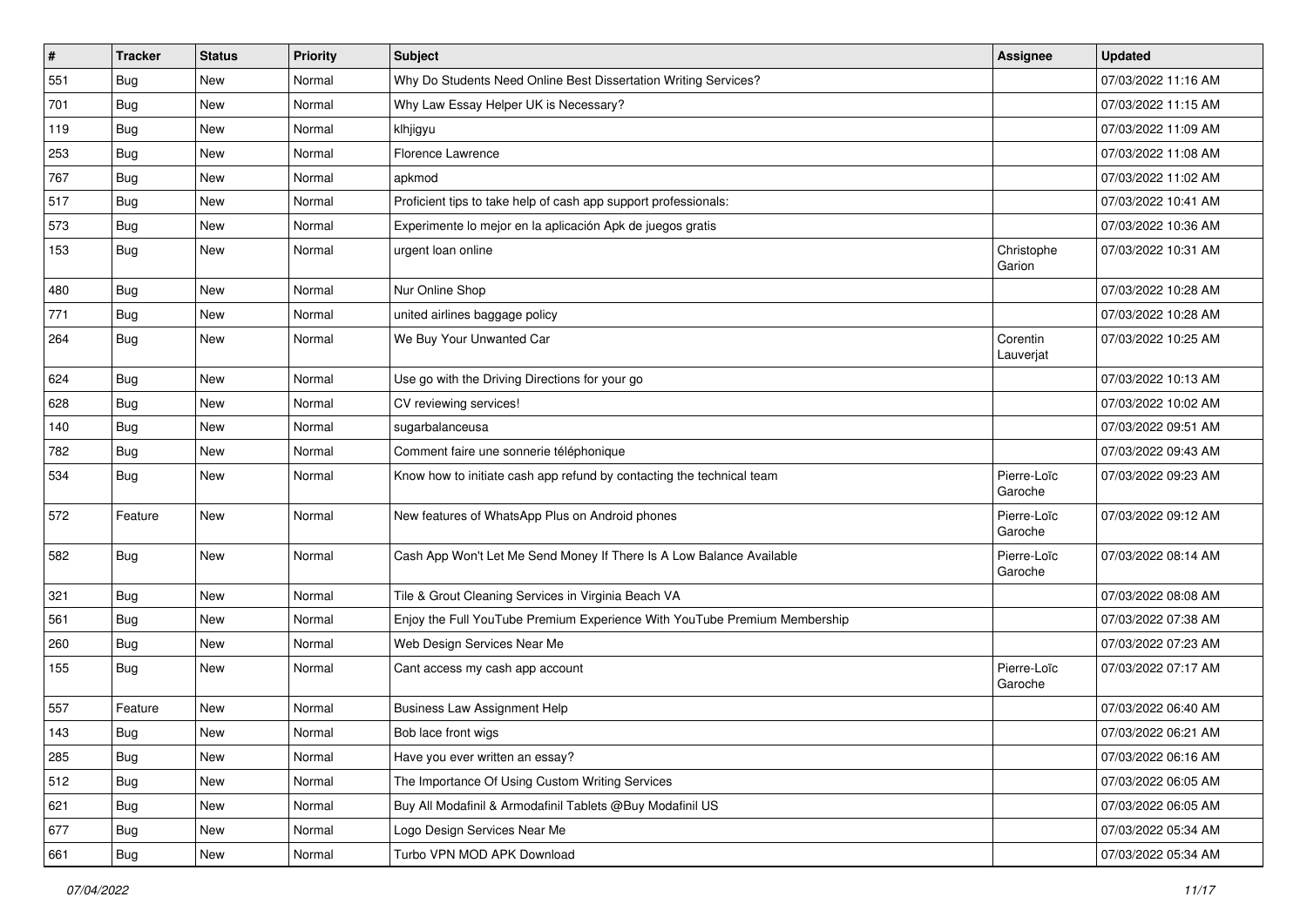| $\vert$ # | <b>Tracker</b> | <b>Status</b> | <b>Priority</b> | Subject                                                                    | <b>Assignee</b>        | <b>Updated</b>      |
|-----------|----------------|---------------|-----------------|----------------------------------------------------------------------------|------------------------|---------------------|
| 554       | Bug            | New           | Normal          | XvideoStudio Video Editor APK Free Download on TechToDown                  |                        | 07/03/2022 05:10 AM |
| 352       | Bug            | <b>New</b>    | Normal          | Tile & Grout Cleaning Services in Chesapeake VA                            |                        | 07/03/2022 04:58 AM |
| 202       | Bug            | New           | Normal          | blonde wig                                                                 |                        | 07/03/2022 04:47 AM |
| 602       | <b>Bug</b>     | New           | Normal          | Best Essay Writing Service UK                                              | Pierre-Loïc<br>Garoche | 07/03/2022 04:17 AM |
| 558       | Feature        | <b>New</b>    | Normal          | <b>Stunning Classic Sofas</b>                                              |                        | 07/03/2022 03:52 AM |
| 682       | Bug            | <b>New</b>    | Normal          | Does Facebook customer service live chat allow to speak with someone?      |                        | 07/03/2022 03:46 AM |
| 479       | Bug            | New           | Normal          | Limousine Service Bellevue WA                                              |                        | 07/03/2022 03:10 AM |
| 63        | Feature        | New           | Normal          | Skip normalization step in mutation generation if it possible              | Pierre-Loïc<br>Garoche | 07/03/2022 02:50 AM |
| 800       | Bug            | New           | Normal          | Who Is an ETL Engineer                                                     |                        | 07/03/2022 02:50 AM |
| 546       | Feature        | <b>New</b>    | Normal          | Quickbooks Error                                                           |                        | 07/03/2022 02:21 AM |
| 655       | Bug            | New           | Normal          | <b>Eggplant Health Benefits</b>                                            |                        | 07/03/2022 02:18 AM |
| 806       | Feature        | New           | Normal          | Go everywhere thanks to mapquest driving directions                        |                        | 07/03/2022 01:42 AM |
| 688       | Bug            | <b>New</b>    | Normal          | How to use twitch.tv/activate?                                             |                        | 07/03/2022 01:23 AM |
| 615       | Bug            | New           | Normal          | CheapestMedsShop   100% Safe Medicines Online in USA UK & AUS.             |                        | 07/03/2022 01:09 AM |
| 196       | <b>Bug</b>     | New           | Normal          | Homoeobazaar For Homeopathy Medicines                                      |                        | 07/03/2022 01:07 AM |
| 761       | Bug            | New           | Normal          | What is it about basketball that makes it so popular in the United States? | Corentin<br>Lauverjat  | 07/03/2022 12:59 AM |
| 484       | Bug            | New           | Normal          | UK best essay writing service                                              |                        | 07/03/2022 12:53 AM |
| 600       | Bug            | New           | Normal          | Play Store Pro                                                             |                        | 07/03/2022 12:51 AM |
| 225       | Bug            | New           | Normal          | instant personal loan                                                      |                        | 07/03/2022 12:46 AM |
| 450       | Bug            | New           | Normal          | Floor Stripping Quincy MA                                                  |                        | 07/03/2022 12:42 AM |
| 552       | Feature        | New           | Normal          | Radio rfm and the benefits of radio rfm                                    |                        | 07/03/2022 12:38 AM |
| 457       | Bug            | New           | Normal          | Carpet Cleaning Medford MA                                                 |                        | 07/03/2022 12:15 AM |
| 184       | Bug            | New           | Normal          | Affordable Business Writing Services                                       |                        | 07/03/2022 12:08 AM |
| 704       | <b>Bug</b>     | New           | Normal          | Reach support team of Chime Customer Service for instant help              |                        | 07/03/2022 12:04 AM |
| 901       | Feature        | New           | Normal          | good game ever                                                             |                        | 07/02/2022 11:59 PM |
| 400       | Bug            | New           | Normal          | Office Moving Services in Potomac MD                                       |                        | 07/02/2022 11:57 PM |
| 524       | Bug            | New           | Normal          | How Does Google Account Recovery Work If Your Account Is Hacked?           |                        | 07/02/2022 11:49 PM |
| 178       | Bug            | New           | Normal          | transparent lace wigs                                                      |                        | 07/02/2022 11:48 PM |
| 564       | Bug            | New           | Normal          | How To Install RepelisPlus On Your Android Phone?                          |                        | 07/02/2022 11:29 PM |
| 796       | Bug            | New           | Normal          | How Does Cash App ++ actually work and What is the process of it           |                        | 07/02/2022 11:27 PM |
| 770       | <b>Bug</b>     | New           | Normal          | Canon IJ Network Tool                                                      |                        | 07/02/2022 11:06 PM |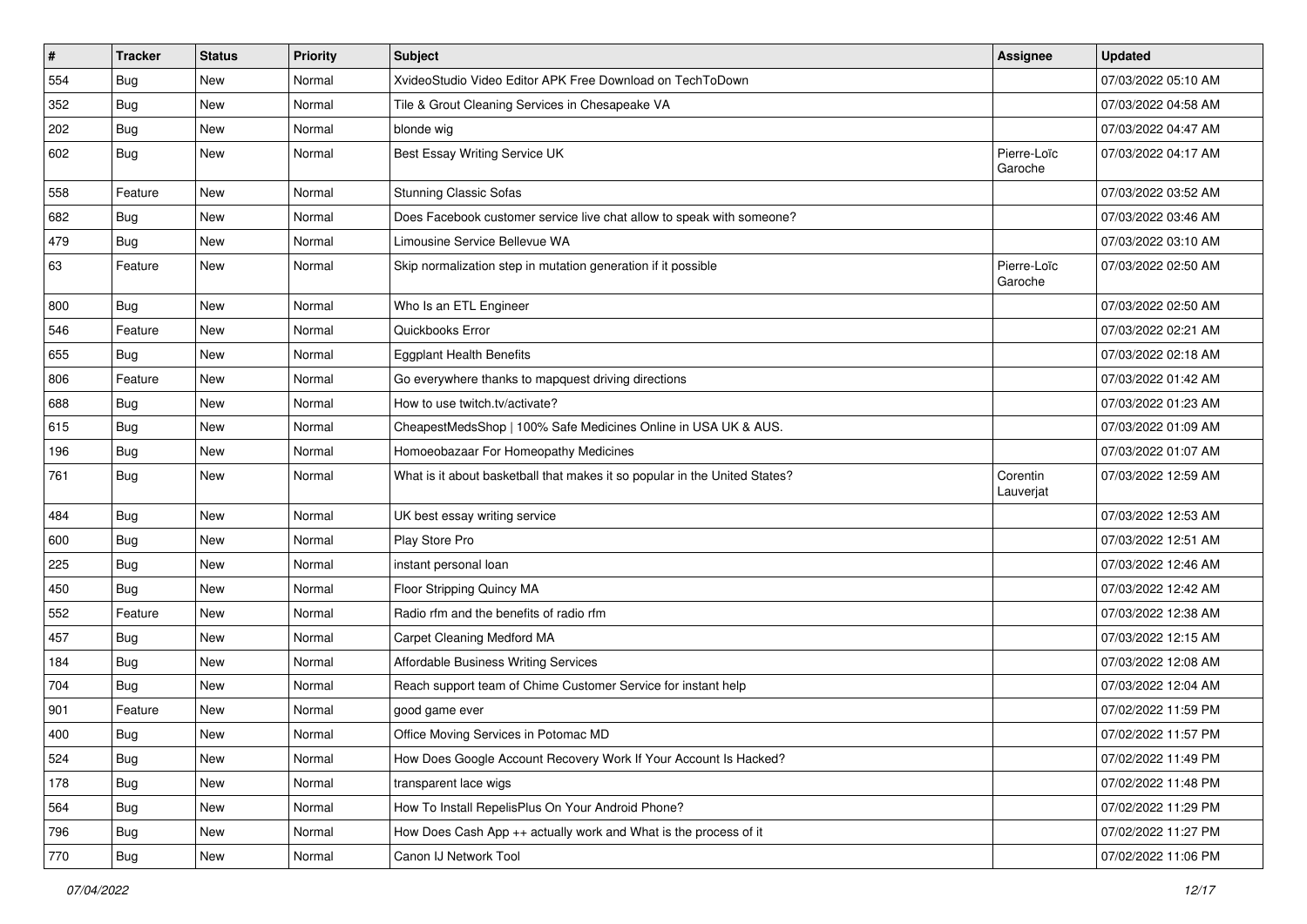| $\vert$ # | <b>Tracker</b> | <b>Status</b> | <b>Priority</b> | <b>Subject</b>                                                                                                                                                                                                                                                        | <b>Assignee</b>        | <b>Updated</b>      |
|-----------|----------------|---------------|-----------------|-----------------------------------------------------------------------------------------------------------------------------------------------------------------------------------------------------------------------------------------------------------------------|------------------------|---------------------|
| 245       | <b>Bug</b>     | New           | Normal          | Write My Essay For Me Cheap                                                                                                                                                                                                                                           |                        | 07/02/2022 10:31 PM |
| 526       | Bug            | New           | Normal          | Soundcloud to mp3 converter - Download Soundcloud songs                                                                                                                                                                                                               |                        | 07/02/2022 10:23 PM |
| 123       | Bug            | New           | Normal          | https://www.reddit.com/r/NRLgrandfinal2020/                                                                                                                                                                                                                           |                        | 07/02/2022 10:05 PM |
| 709       | Bug            | New           | Normal          | How To Load Cash App Card At Walmart Without Having To Face Any Hassle?                                                                                                                                                                                               |                        | 07/02/2022 09:51 PM |
| 614       | Bug            | New           | Normal          | Como baixar o MOD APK no celular                                                                                                                                                                                                                                      |                        | 07/02/2022 08:53 PM |
| 598       | Bug            | New           | Normal          | Universo s / f Download                                                                                                                                                                                                                                               |                        | 07/02/2022 08:36 PM |
| 653       | Bug            | New           | Normal          | Jujube (Jinjoles): Properties And Health Benefits                                                                                                                                                                                                                     |                        | 07/02/2022 08:17 PM |
| 606       | Feature        | New           | Normal          | Play unblocked cookie crush 3                                                                                                                                                                                                                                         | Pierre-Loïc<br>Garoche | 07/02/2022 08:15 PM |
| 556       | <b>Bug</b>     | <b>New</b>    | Normal          | Play Game Mod Apk With Your Friends                                                                                                                                                                                                                                   |                        | 07/02/2022 07:36 PM |
| 584       | Bug            | New           | Normal          | Want the cash app customer service number to check balance?                                                                                                                                                                                                           |                        | 07/02/2022 07:36 PM |
| 671       | <b>Bug</b>     | New           | Normal          | Hot games                                                                                                                                                                                                                                                             | Pierre-Loïc<br>Garoche | 07/02/2022 07:17 PM |
| 703       | Bug            | <b>New</b>    | Normal          | For real-time help, dial Facebook customer service number                                                                                                                                                                                                             |                        | 07/02/2022 07:08 PM |
| 250       | Bug            | New           | Normal          | Reviews of phone ringtones                                                                                                                                                                                                                                            |                        | 07/02/2022 07:08 PM |
| 619       | Bug            | <b>New</b>    | Normal          | Online Trusted Medicine Store in US for Health - Genericmedsupply                                                                                                                                                                                                     |                        | 07/02/2022 07:04 PM |
| 669       | Feature        | New           | Normal          | Nursing Assignment Help                                                                                                                                                                                                                                               |                        | 07/02/2022 05:58 PM |
| 715       | Bug            | New           | Normal          | Puppy Playtime Descargar gratis                                                                                                                                                                                                                                       |                        | 07/02/2022 05:29 PM |
| 173       | Feature        | New           | Normal          | private limited company registration                                                                                                                                                                                                                                  |                        | 07/02/2022 04:39 PM |
| 656       | Bug            | New           | Normal          | Kiwi Nutrition Facts And Health Benefits                                                                                                                                                                                                                              |                        | 07/02/2022 03:44 PM |
| 593       | <b>Bug</b>     | New           | Normal          | Eiffel Spark Ultimate C2 SN series is a fully synthetic range of advanced performance engine oils blended in<br>high performance fully synthetic (PAO - polyalphaolefin) basestocks fortified with advanced technology<br>additive system, specifically formulated to |                        | 07/02/2022 03:26 PM |
| 740       | Feature        | <b>New</b>    | Normal          | Online Thesis Help USA                                                                                                                                                                                                                                                |                        | 07/02/2022 03:17 PM |
| 594       | Feature        | New           | Normal          | How does research proposal help online make it easy for me?                                                                                                                                                                                                           |                        | 07/02/2022 03:15 PM |
| 569       | <b>Bug</b>     | New           | Normal          | What is the incoming and outgoing mail server for Outlook IMAP settings?                                                                                                                                                                                              | Pierre-Loïc<br>Garoche | 07/02/2022 02:34 PM |
| 167       | Bug            | <b>New</b>    | Normal          | instant loan without documents                                                                                                                                                                                                                                        | Anonymous              | 07/02/2022 02:31 PM |
| 678       | Bug            | New           | Normal          | How to be a winner in buidnow gg                                                                                                                                                                                                                                      |                        | 07/02/2022 01:45 PM |
| 271       | Feature        | New           | Normal          | Fashion                                                                                                                                                                                                                                                               |                        | 07/02/2022 01:43 PM |
| 149       | Bug            | <b>New</b>    | Normal          | dftgy                                                                                                                                                                                                                                                                 |                        | 07/02/2022 01:22 PM |
| 648       | Feature        | New           | Normal          | Plum Health Benefits                                                                                                                                                                                                                                                  |                        | 07/02/2022 01:06 PM |
| 786       | Bug            | New           | Normal          | Best Assignment Help in Australia & UK                                                                                                                                                                                                                                |                        | 07/02/2022 01:03 PM |
| 651       | Bug            | New           | Normal          | Salmon Health Benefits                                                                                                                                                                                                                                                |                        | 07/02/2022 12:54 PM |
| 317       | <b>Bug</b>     | New           | Normal          | Eco/Green Cleaning Services in Virginia Beach VA                                                                                                                                                                                                                      |                        | 07/02/2022 12:39 PM |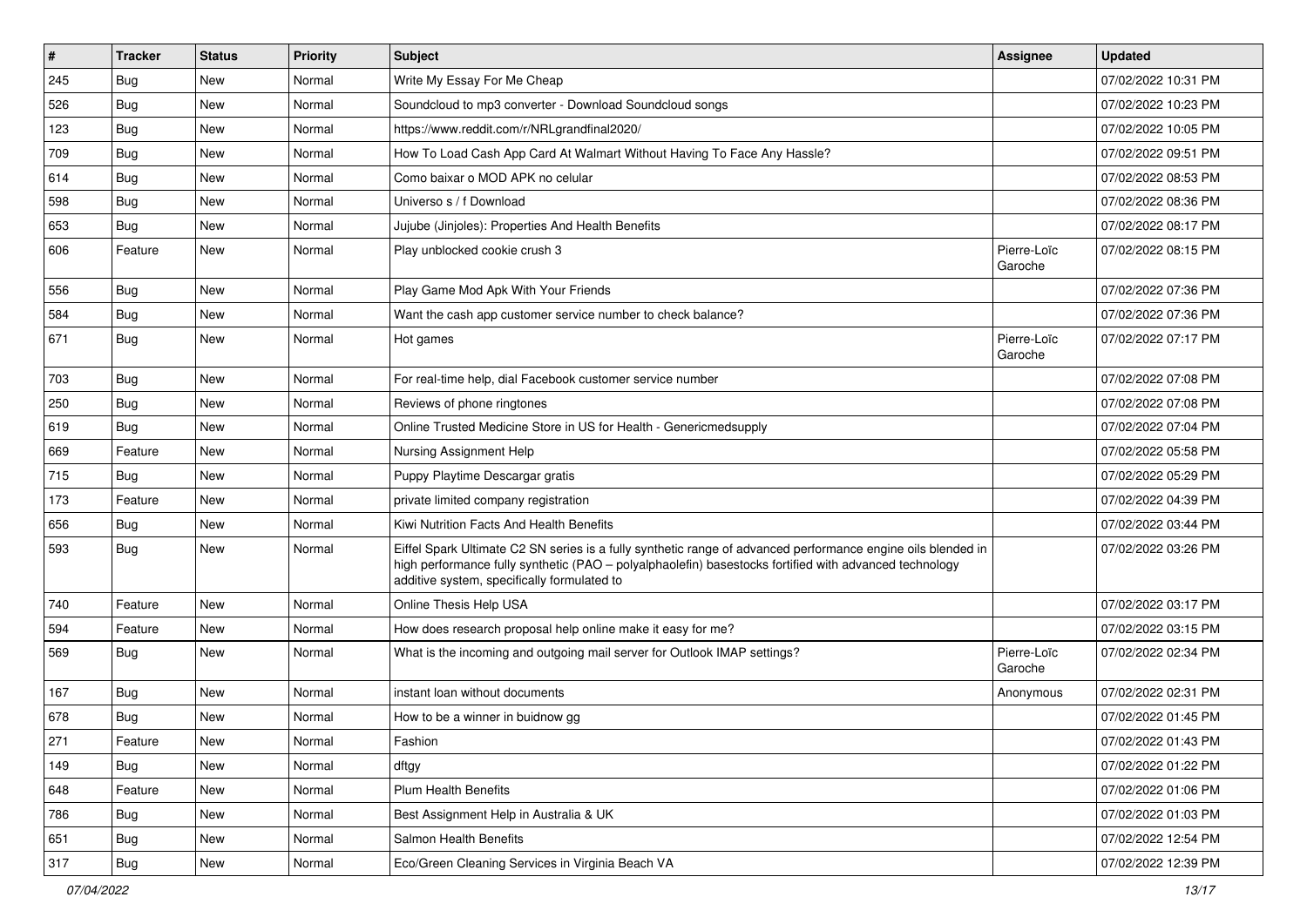| $\vert$ # | <b>Tracker</b> | <b>Status</b> | <b>Priority</b> | <b>Subject</b>                                                 | Assignee               | <b>Updated</b>      |
|-----------|----------------|---------------|-----------------|----------------------------------------------------------------|------------------------|---------------------|
| 643       | <b>Bug</b>     | New           | Normal          | Oreo TV Apk Download                                           |                        | 07/02/2022 12:05 PM |
| 697       | Bug            | <b>New</b>    | Normal          | How to Descargar Pura TV For Android                           |                        | 07/02/2022 11:53 AM |
| 692       | Bug            | New           | Normal          | Esports 888b                                                   |                        | 07/02/2022 11:10 AM |
| 571       | Bug            | New           | Normal          | How may the Cash app dispute your trade?                       | Pierre-Loïc<br>Garoche | 07/02/2022 11:09 AM |
| 816       | Bug            | New           | Normal          | Play Scribble io fun with everyone                             |                        | 07/02/2022 10:43 AM |
| 570       | Bug            | New           | Normal          | What is Sutton bank cash app customer service phone number?    | Pierre-Loïc<br>Garoche | 07/02/2022 10:33 AM |
| 645       | Bug            | New           | Normal          | thong tin chinh xac nhat hom nay                               |                        | 07/02/2022 10:14 AM |
| 647       | Feature        | <b>New</b>    | Normal          | <b>Cranberry Health Benefits</b>                               |                        | 07/02/2022 10:13 AM |
| 776       | <b>Bug</b>     | New           | Normal          | Wibargain                                                      |                        | 07/02/2022 09:26 AM |
| 315       | Bug            | New           | Normal          | Dissertation help UK                                           |                        | 07/02/2022 08:51 AM |
| 460       | Bug            | New           | Normal          | Floor Cleaning Medford MA                                      |                        | 07/02/2022 08:40 AM |
| 773       | Bug            | New           | Normal          | Spades - Play online free                                      |                        | 07/02/2022 08:02 AM |
| 471       | Bug            | New           | Normal          | Residential Floor Cleaning Westchester MA                      |                        | 07/02/2022 08:00 AM |
| 191       | Bug            | New           | Normal          | <b>B2B Branding</b>                                            |                        | 07/02/2022 07:53 AM |
| 690       | Bug            | New           | Normal          | campervan hire                                                 |                        | 07/02/2022 07:35 AM |
| 781       | Bug            | New           | Normal          | Free Whatsapp Group to Join                                    |                        | 07/02/2022 07:28 AM |
| 464       | <b>Bug</b>     | New           | Normal          | Upholstery Cleaning Westchester MA                             |                        | 07/02/2022 07:19 AM |
| 785       | Bug            | New           | Normal          | How To Get Money Off Cash App Without Card Or With A Card?     |                        | 07/02/2022 07:16 AM |
| 794       | Feature        | New           | Normal          | Safe place to buy fifa coins                                   |                        | 07/02/2022 06:57 AM |
| 637       | Feature        | New           | Normal          | Why do the Outlook rules not work in my account?               |                        | 07/02/2022 06:55 AM |
| 802       | Bug            | New           | Normal          | Who Is an ETL Engineer                                         |                        | 07/02/2022 06:40 AM |
| 182       | Bug            | New           | Normal          | <b>Healthcare Custom Writing Services</b>                      |                        | 07/02/2022 06:37 AM |
| 654       | Feature        | New           | Normal          | <b>Peach Health Benefits</b>                                   |                        | 07/02/2022 05:52 AM |
| 666       | Bug            | New           | Normal          | 470+ pages à colorier de Noël                                  |                        | 07/02/2022 05:51 AM |
| 632       | Bug            | New           | Normal          | CheapestMedsShop   100% Safe Medicines Online in UK & AUS.     |                        | 07/02/2022 05:41 AM |
| 801       | Bug            | New           | Normal          | Who Is an ETL Engineer                                         |                        | 07/02/2022 05:26 AM |
| 1139      | Feature        | New           | Normal          | GTA San Andreas Mod Apk                                        |                        | 07/02/2022 04:58 AM |
| 1138      | Feature        | New           | Normal          | GTA San Andreas Mod Apk                                        |                        | 07/02/2022 04:56 AM |
| 549       | Bug            | New           | Normal          | Radio Luisteren                                                |                        | 07/02/2022 01:24 AM |
| 522       | Feature        | New           | Normal          | Can You Check App Limits, If Cash app won't let me send money? |                        | 07/02/2022 01:00 AM |
| 230       | Bug            | New           | Normal          | Add Money To Cash App Card - Auto Cash Apps                    |                        | 07/02/2022 12:57 AM |
| 142       | Feature        | New           | Normal          | About ashimary hair                                            |                        | 07/01/2022 10:53 PM |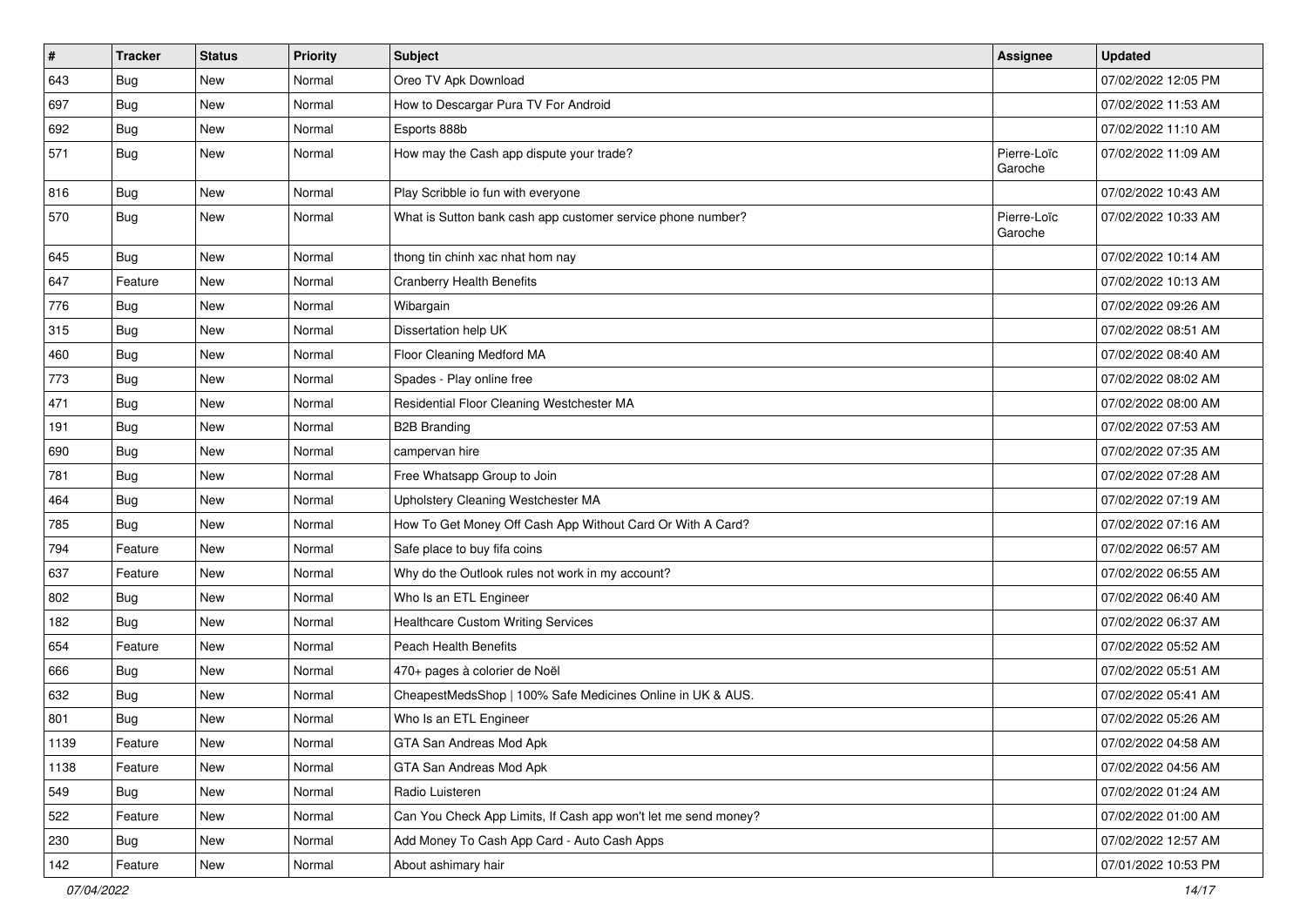| $\vert$ # | <b>Tracker</b> | <b>Status</b> | <b>Priority</b> | <b>Subject</b>                                                                                                  | <b>Assignee</b>      | <b>Updated</b>      |
|-----------|----------------|---------------|-----------------|-----------------------------------------------------------------------------------------------------------------|----------------------|---------------------|
| 665       | Feature        | New           | Normal          | Look for a dedicated help with finance assignment                                                               |                      | 07/01/2022 07:46 PM |
| 1137      | Bug            | <b>New</b>    | Normal          | Professional report                                                                                             |                      | 07/01/2022 05:19 PM |
| 774       | Bug            | New           | Normal          | Follow proper initiatives                                                                                       |                      | 07/01/2022 04:41 PM |
| 217       | Bug            | New           | Normal          | How this service matter most?                                                                                   |                      | 07/01/2022 03:35 PM |
| 650       | Bug            | New           | Normal          | <b>Cherries Health Benefits</b>                                                                                 |                      | 07/01/2022 03:20 PM |
| 673       | <b>Bug</b>     | New           | Normal          | Learn the basics of pixel art - Clear grid                                                                      |                      | 07/01/2022 01:56 PM |
| 477       | Bug            | New           | Normal          | What Does Online Coupon Mean?                                                                                   |                      | 07/01/2022 01:48 PM |
| 892       | Bug            | New           | Normal          | Good game                                                                                                       |                      | 07/01/2022 10:25 AM |
| 1136      | Bug            | New           | Normal          | Can I Talk To A Live Person At Facebook? Clarify Concerns Effectively                                           |                      | 07/01/2022 08:10 AM |
| 1073      | Bug            | <b>New</b>    | Normal          | <b>Cricut Design Space</b>                                                                                      |                      | 07/01/2022 06:20 AM |
| 1135      | <b>Bug</b>     | New           | Normal          | How to word games - 5 letter words                                                                              |                      | 07/01/2022 05:52 AM |
| 591       | Bug            | New           | Normal          | How To Find Facebook Modifications For Your Spotify Premium Apk?                                                |                      | 07/01/2022 05:19 AM |
| 1134      | Bug            | New           | Normal          | Is WhatsApp Aero Worth Downloading?                                                                             |                      | 07/01/2022 04:03 AM |
| 797       | <b>Bug</b>     | New           | Normal          | Psychedelic                                                                                                     | Christophe<br>Garion | 07/01/2022 03:52 AM |
| 805       | Bug            | <b>New</b>    | Normal          | Ketamine Online Store                                                                                           | Christophe<br>Garion | 07/01/2022 02:49 AM |
| 711       | Bug            | <b>New</b>    | Normal          | Human Fall Flat Apk Download                                                                                    |                      | 07/01/2022 01:14 AM |
| 726       | <b>Bug</b>     | New           | Normal          | Mobile Application Development Services                                                                         |                      | 06/30/2022 08:49 PM |
| 533       | Bug            | New           | Normal          | How to complete the homework assignments in economics in the easiest way?                                       |                      | 06/30/2022 07:33 PM |
| 576       | Bug            | <b>New</b>    | Normal          | So laden Sie ein Instagram-Bild herunter                                                                        |                      | 06/30/2022 06:17 PM |
| 545       | Feature        | New           | Normal          | Best Canvas Print Company                                                                                       |                      | 06/30/2022 05:39 PM |
| 129       | <b>Bug</b>     | <b>New</b>    | Normal          | xcvgbgh                                                                                                         |                      | 06/30/2022 03:46 PM |
| 565       | Bug            | New           | Normal          | How To Install RepelisPlus On Your Android Phone?                                                               |                      | 06/30/2022 02:26 PM |
| 210       | Bug            | New           | Normal          | Issue with check symbol in Cash App? Dial assist number with calling Cash App customer service phone<br>number. |                      | 06/30/2022 01:52 PM |
| 1133      | Bug            | <b>New</b>    | Normal          | Flagle, what is it?                                                                                             |                      | 06/30/2022 10:37 AM |
| 172       | Feature        | New           | Normal          | pgdm colleges in bangalore                                                                                      |                      | 06/30/2022 09:28 AM |
| 1132      | Bug            | New           | Normal          | Registration process on Huobi                                                                                   |                      | 06/30/2022 05:10 AM |
| 589       | Bug            | New           | Normal          | How can I get the cash app phone number of customer support?                                                    |                      | 06/30/2022 12:20 AM |
| 136       | <b>Bug</b>     | New           | Normal          | snappow                                                                                                         |                      | 06/29/2022 10:52 PM |
| 473       | Bug            | New           | Normal          | Floor Stripping Arlington MA                                                                                    |                      | 06/29/2022 09:20 PM |
| 597       | Bug            | New           | Normal          | Universo s / f Download                                                                                         |                      | 06/29/2022 08:19 PM |
| 1131      | Bug            | New           | Normal          | Calculatrice Forex pour calculer les paramètres de la copie des transactions                                    |                      | 06/29/2022 07:24 PM |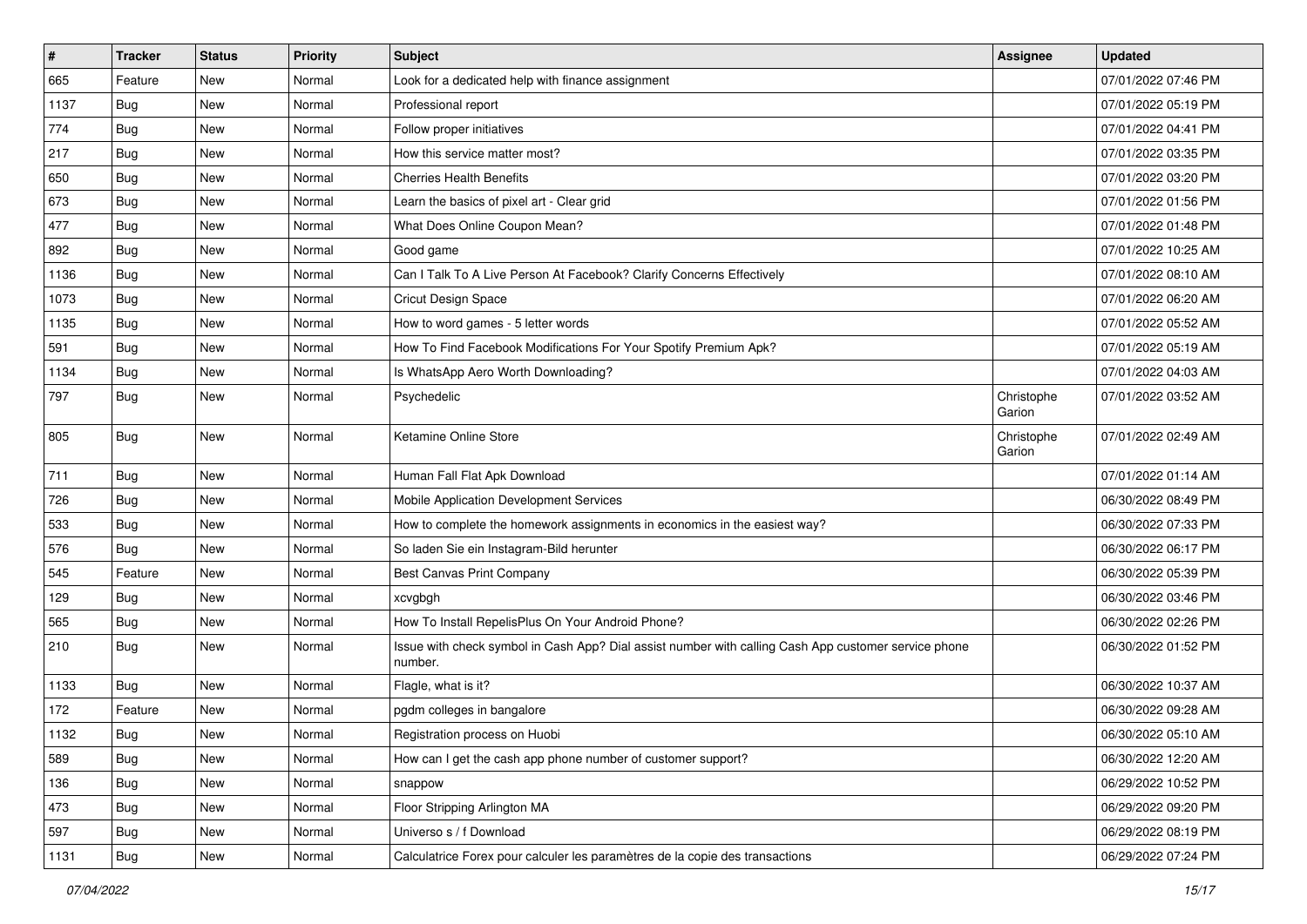| $\vert$ # | <b>Tracker</b> | <b>Status</b> | <b>Priority</b> | <b>Subject</b>                                                                                          | <b>Assignee</b>        | <b>Updated</b>      |
|-----------|----------------|---------------|-----------------|---------------------------------------------------------------------------------------------------------|------------------------|---------------------|
| 475       | Bug            | New           | Normal          | Floor Cleaning Arlington MA                                                                             |                        | 06/29/2022 05:53 PM |
| 1069      | <b>Bug</b>     | <b>New</b>    | Normal          | how to get cash app support phone number 24*7 available                                                 |                        | 06/29/2022 05:37 PM |
| 516       | Bug            | New           | Normal          | Does Cash App Help To Get Cash App Refund Without Any Interruption?                                     |                        | 06/29/2022 05:12 PM |
| 481       | Bug            | New           | Normal          | Nur Online Shop                                                                                         |                        | 06/29/2022 03:52 PM |
| 762       | Bug            | New           | Normal          | How To Add Money To A Cash App Card If Struggling With Low Amount?                                      |                        | 06/29/2022 10:53 AM |
| 1087      | Bug            | New           | Normal          | How do new writers start out?                                                                           |                        | 06/29/2022 10:43 AM |
| 708       | Bug            | New           | Normal          | Efficient ways to proceed with the cash app dispute process?                                            |                        | 06/29/2022 10:24 AM |
| 574       | <b>Bug</b>     | New           | Normal          | How to fix the Epson printer offline issue due to a wired connection?                                   |                        | 06/29/2022 10:23 AM |
| 646       | Feature        | New           | Normal          | Collaborative Research Group                                                                            |                        | 06/29/2022 09:46 AM |
| 540       | Bug            | New           | Normal          | Why Haven't I Received My Cash App Card? Can I get t the reasons behind it                              |                        | 06/29/2022 09:42 AM |
| 1116      | <b>Bug</b>     | New           | Normal          | ipTV smarts pro                                                                                         |                        | 06/29/2022 09:27 AM |
| 1114      | Bug            | New           | Normal          | To control the car, all you must do is click to go left or right and release the button to go straight. |                        | 06/29/2022 09:05 AM |
| 668       | Bug            | New           | Normal          | Get to know Cash App Refund Process here                                                                |                        | 06/29/2022 07:21 AM |
| 1117      | <b>Bug</b>     | New           | Normal          | Equal Words - Word search game for PC and Windows Phone                                                 |                        | 06/29/2022 04:58 AM |
| 550       | Bug            | New           | Normal          | Nederland FM - beste manieren om naar internationale radio op internet te luisteren                     |                        | 06/29/2022 12:06 AM |
| 588       | <b>Bug</b>     | New           | Normal          | YouTube Vanced Apk Manager App - Como instalá-lo                                                        |                        | 06/28/2022 10:56 PM |
| 663       | Bug            | New           | Normal          | Know how the Cash app twitches words in a detailed way.                                                 | Pierre-Loïc<br>Garoche | 06/28/2022 07:08 PM |
| 229       | Feature        | New           | Normal          | How To Delete Cash App Account? - Check Out the Steps In Detail                                         |                        | 06/28/2022 07:06 PM |
| 888       | Bug            | New           | Normal          | Is the Fox News Channel on Roku free?                                                                   |                        | 06/28/2022 06:58 PM |
| 733       | Bug            | New           | Normal          | How does one go about getting a book deal?                                                              |                        | 06/28/2022 06:35 PM |
| 1110      | Bug            | New           | Normal          | Six Guns Mod Apk Answers Your Questions                                                                 | Pierre-Loïc<br>Garoche | 06/28/2022 06:26 PM |
| 1000      | Bug            | New           | Normal          | Super easy way to zoom photos and upload to Instagram                                                   | Christophe<br>Garion   | 06/28/2022 06:14 PM |
| 813       | Feature        | New           | Normal          | Canon.com/ijsetup                                                                                       |                        | 06/28/2022 05:15 PM |
| 224       | Feature        | New           | Normal          | Instant Personal Loan                                                                                   | Pierre-Loïc<br>Garoche | 06/28/2022 04:40 PM |
| 186       | Feature        | New           | Normal          | homoeobazaar                                                                                            |                        | 06/28/2022 04:29 PM |
| 1115      | <b>Bug</b>     | New           | Normal          | How to access your saved favorite Tiktok                                                                |                        | 06/28/2022 03:59 PM |
| 980       | <b>Bug</b>     | New           | Normal          | Free Gas Cards for the Unemployed                                                                       |                        | 06/28/2022 02:54 PM |
| 969       | Bug            | New           | Normal          | Watch NCAA Football Live Match Free                                                                     |                        | 06/28/2022 01:31 PM |
| 729       | Bug            | New           | Normal          | Canon IJ Network Tool                                                                                   |                        | 06/28/2022 01:10 PM |
| 828       | <b>Bug</b>     | New           | Normal          | Nursery management                                                                                      |                        | 06/28/2022 12:10 PM |